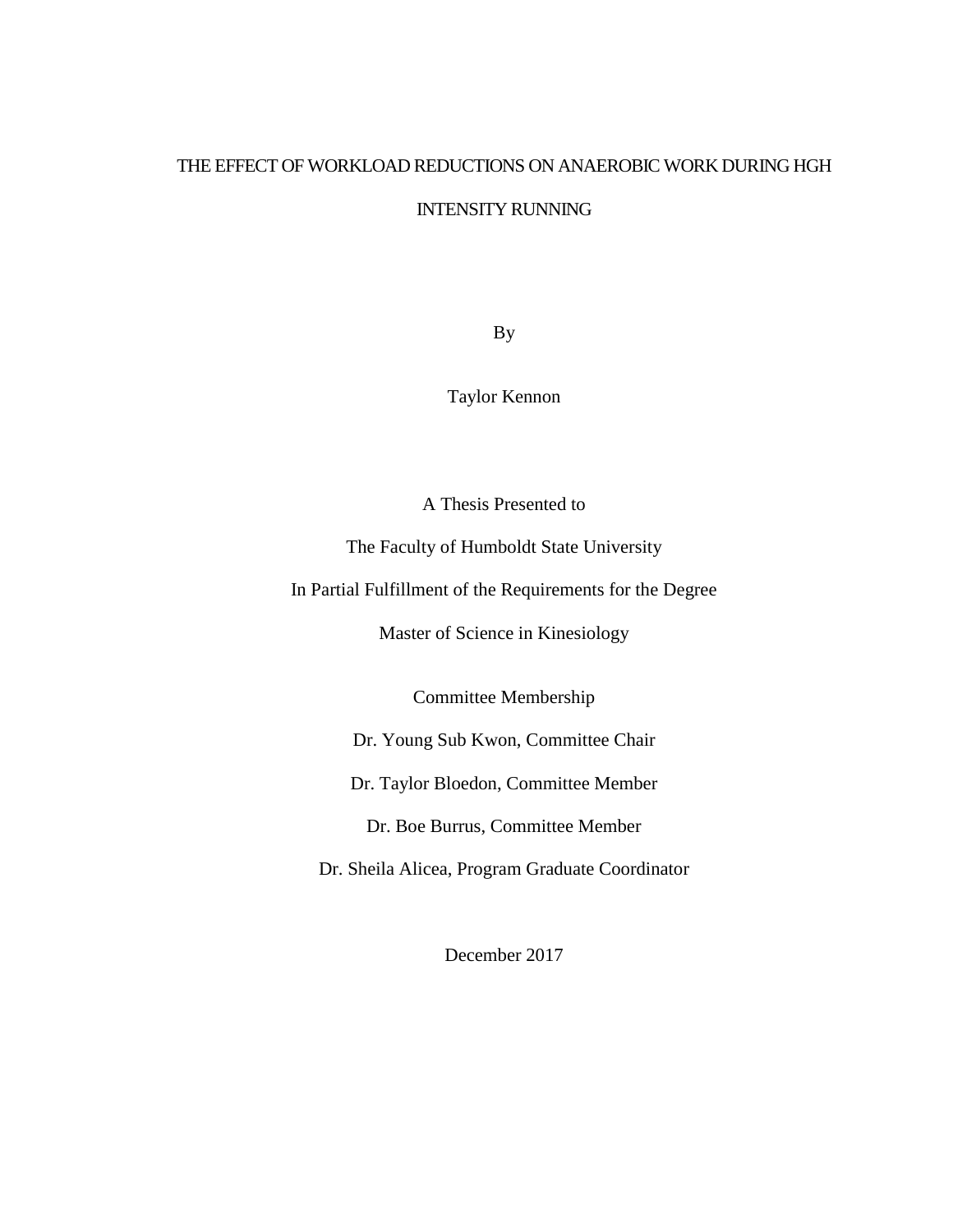# ABSTRACT

# THE EFFECT OF WORKLOAD REDUCTIONS ON ANAEROBIC WORK DURING HGH INTENSITY RUNNING

#### Taylor Kennon

Anaerobic capacity has implications in health and sport. Sprint interval training improves anaerobic capacity, aerobic factors, as well as performance performance. Optimal durations for taxing anaerobic capacity have been shown to be 60 seconds, and have been elicited using the Anaerobic Speed Test. In order to maintain this optimal duration for multiple sets, a decreasing workloads method must be used as fatigue increases following each set. These work-loading methods must be compared to determine which protocol allows for the maximum exercise volume to be achieved. The purpose of this study was to compare the effects of three different workload protocols on exercise volume completed during multiple sets of exhaustive anaerobic running on a treadmill. Twelve recreationally active male subjects completed a preliminary session  $(VO<sub>2max</sub>$  test) followed by three sessions of high intensity running on a graded treadmill with three different protocols using parameters adopted from the AST (20% grade, 8 mph to exhaustion). Four sets were completed during each protocol. Protocols included: 1) constant sets (CS): no descending work load in all four sets, 2) descending speed (DS): the speed is decreased by 10% for each subsequent set, 3) descending grade (DG): the grade is decreased by 10% for each subsequent set. Time to exhaustion, work, Stride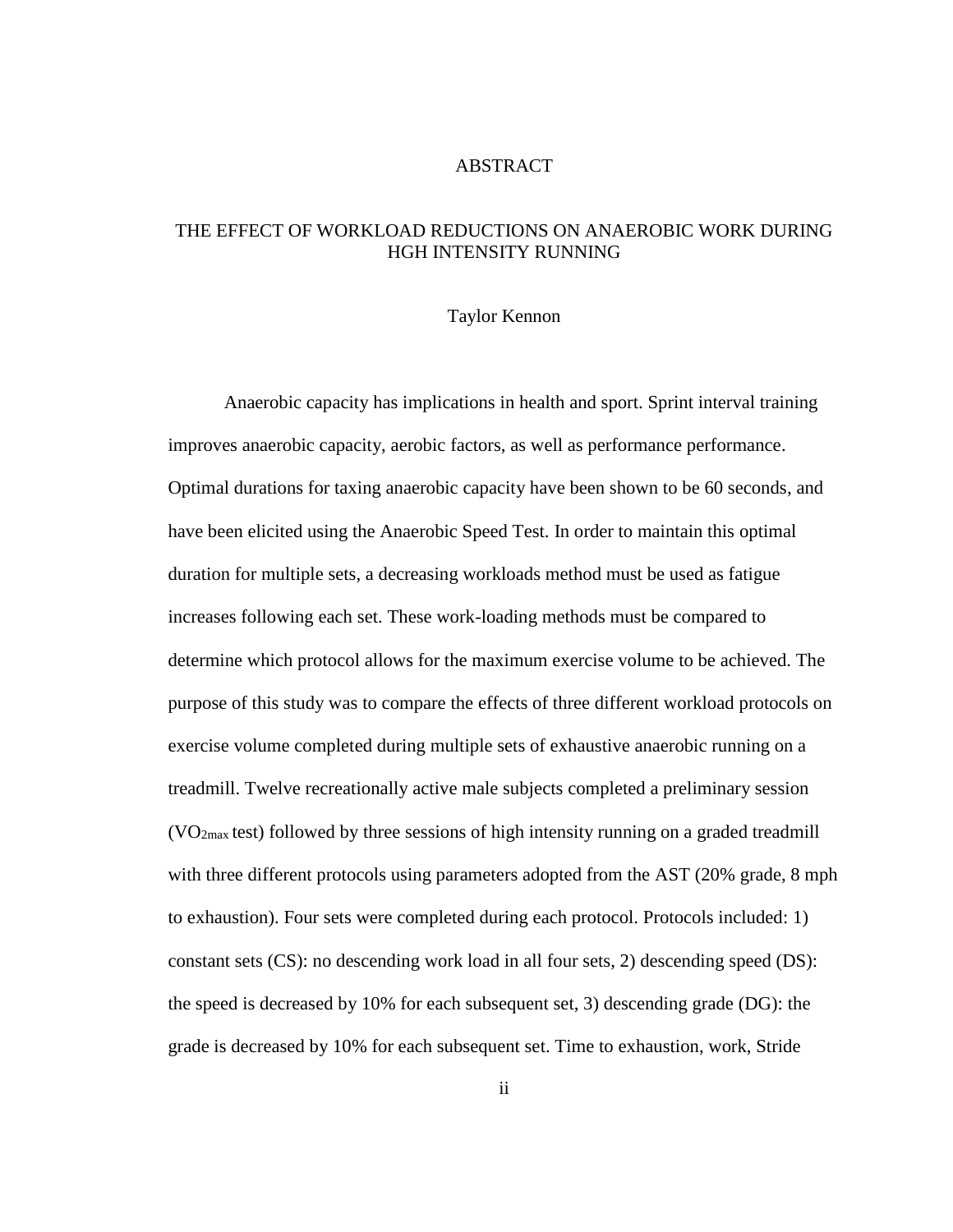frequency, heart rate, and RPE were measure for every set. Total work achieved during the four sets of the DS protocol was significantly higher than both the CS ( $p<0.01$ ) and DG (p<0.01) protocols. Time to exhaustion achieved during the  $2<sup>nd</sup>$ ,  $3<sup>rd</sup>$  and  $4<sup>th</sup>$  sets of the DS protocol were significantly higher than the  $2<sup>nd</sup>$ ,  $3<sup>rd</sup>$  and  $4<sup>th</sup>$  sets of the CS protocol, all under p<0.01. Stride frequency during the  $3<sup>rd</sup>$  set of the DS protocol was significantly lower than the  $3<sup>rd</sup>$  set of the CS protocol (p<0.01). Additionally, stride frequency during the  $4<sup>th</sup>$  set of the DS protocol was significantly higher than the  $4<sup>th</sup>$  sets of the CS and DG protocols ( $p<0.01$ ). The longer times per set and greater work achieved during the DS protocol, in comparison to the DG and CS protocols, suggests the potential for a greater training effect. Differences in stride frequency values among the protocols could help explain differences in performance implicating muscle fiber type recruitment and fatigue.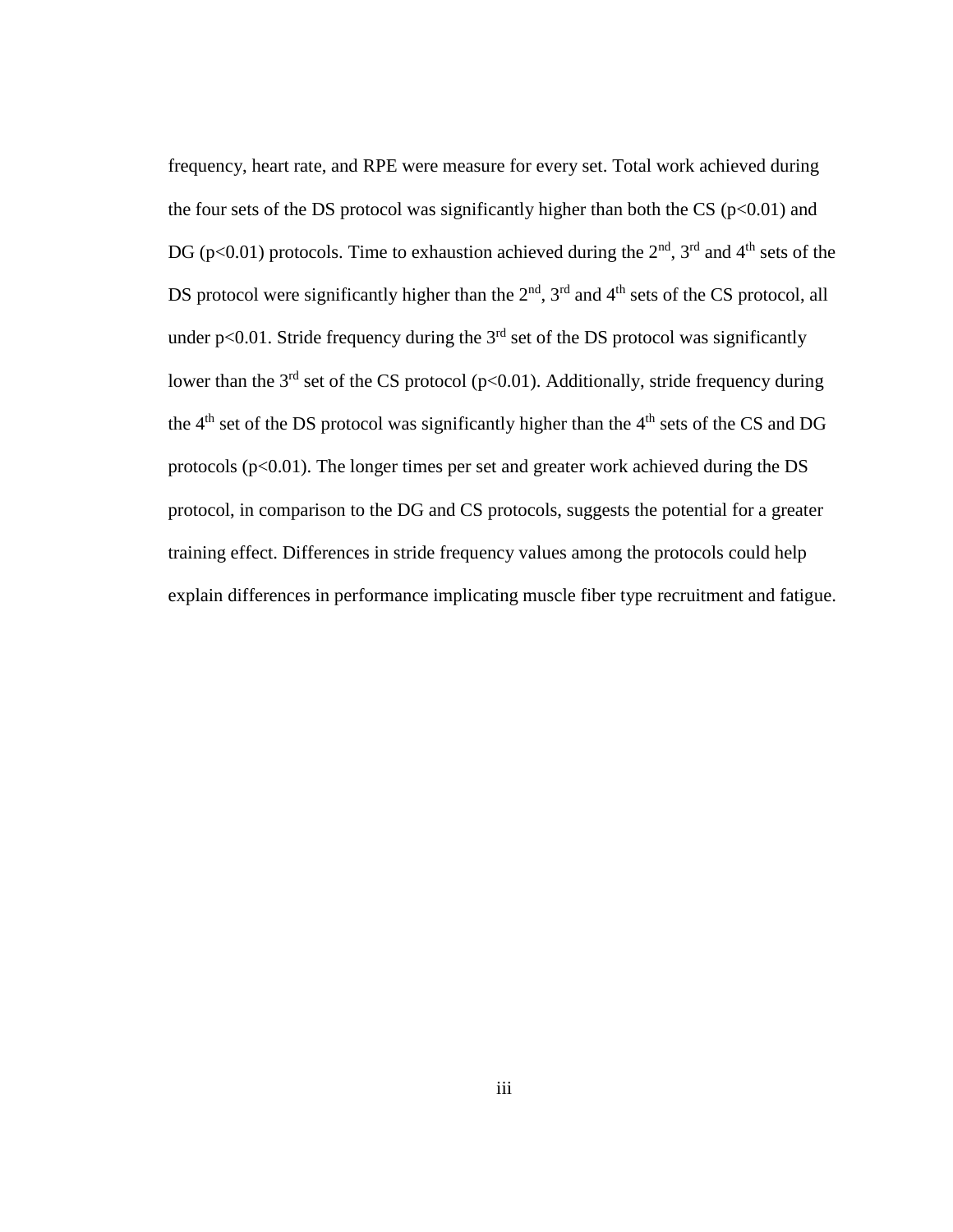# TABLE OF CONTENTS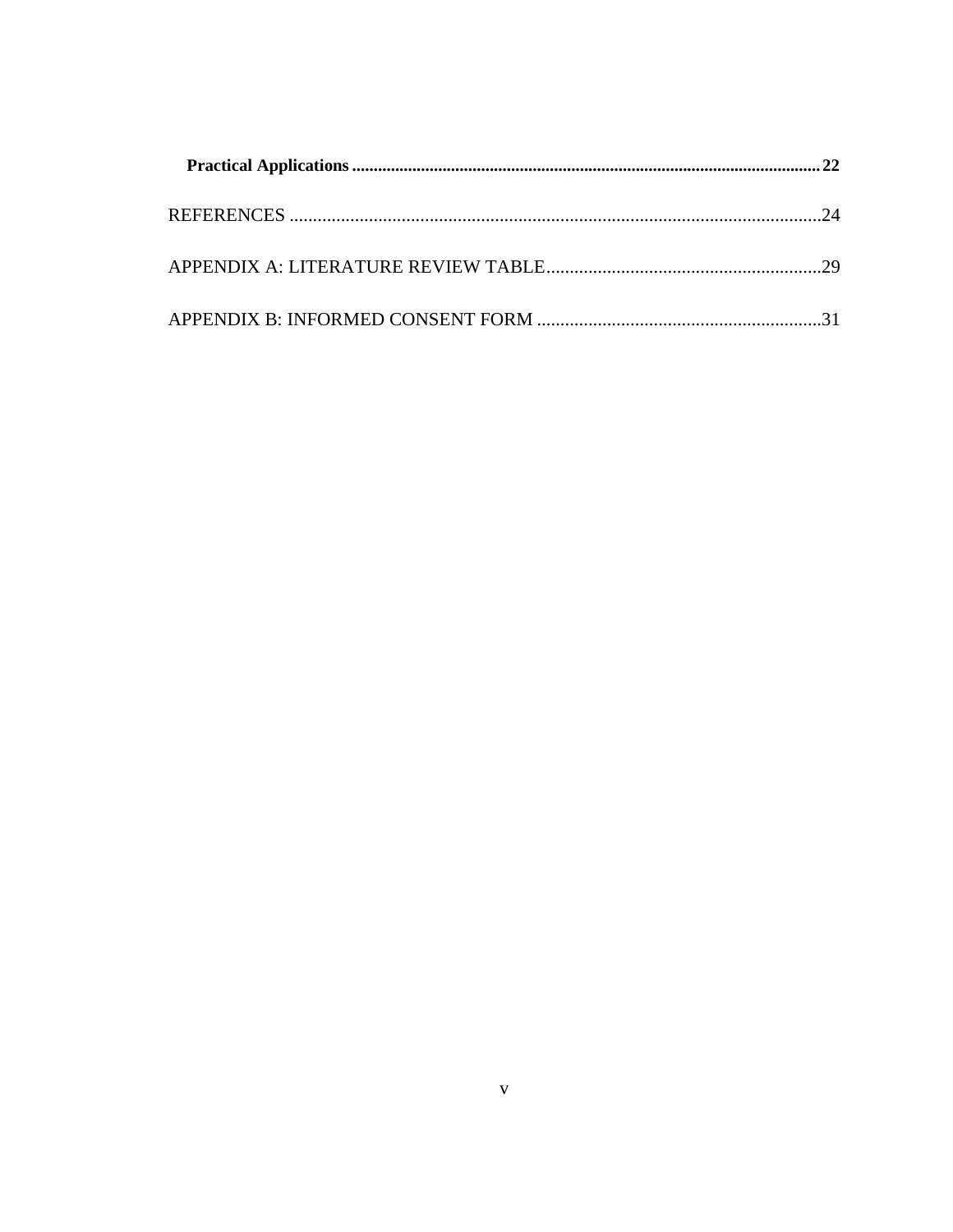| <b>LIST OF TABLES</b> |  |
|-----------------------|--|
|                       |  |
|                       |  |
|                       |  |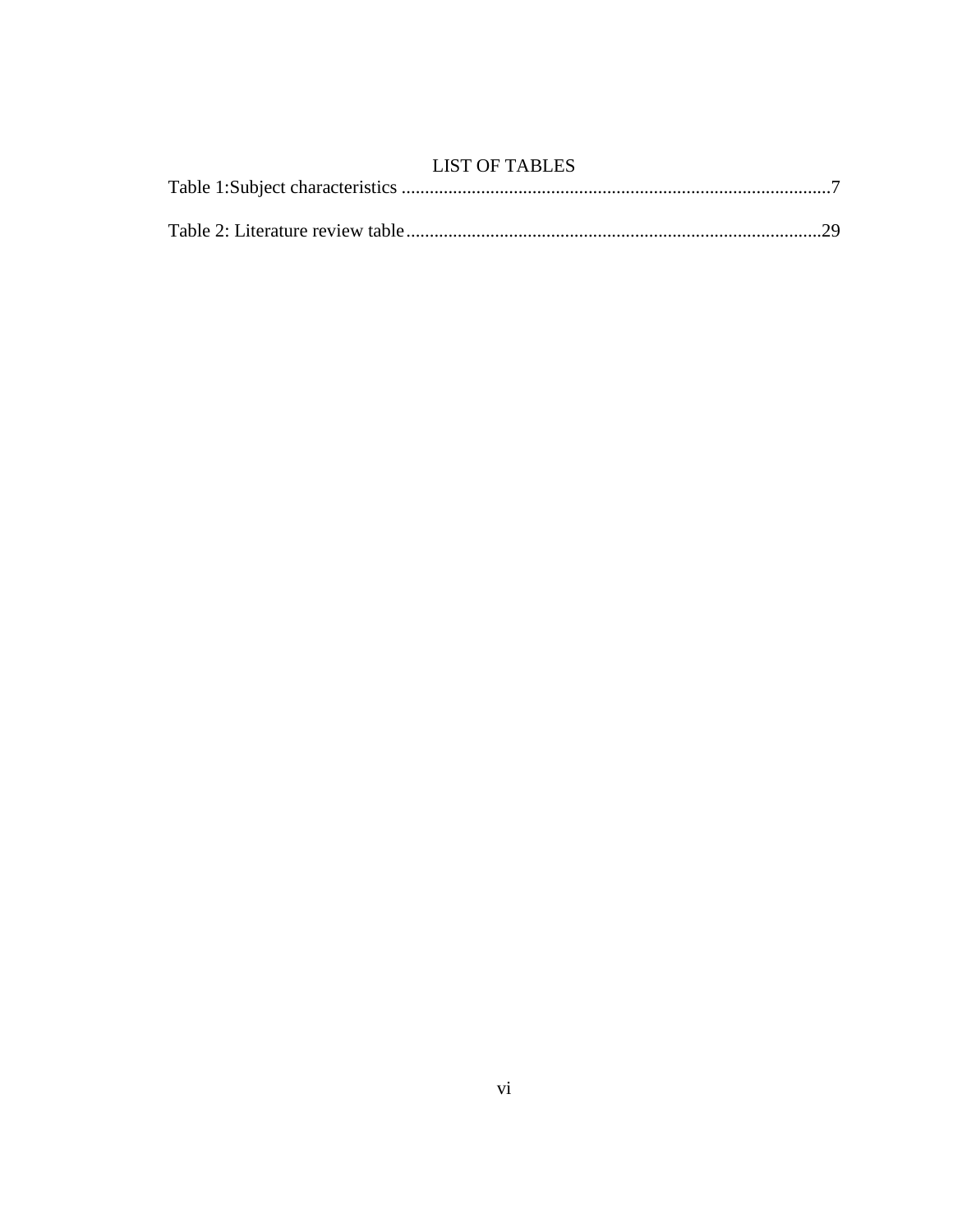# **LIST OF FIGURES**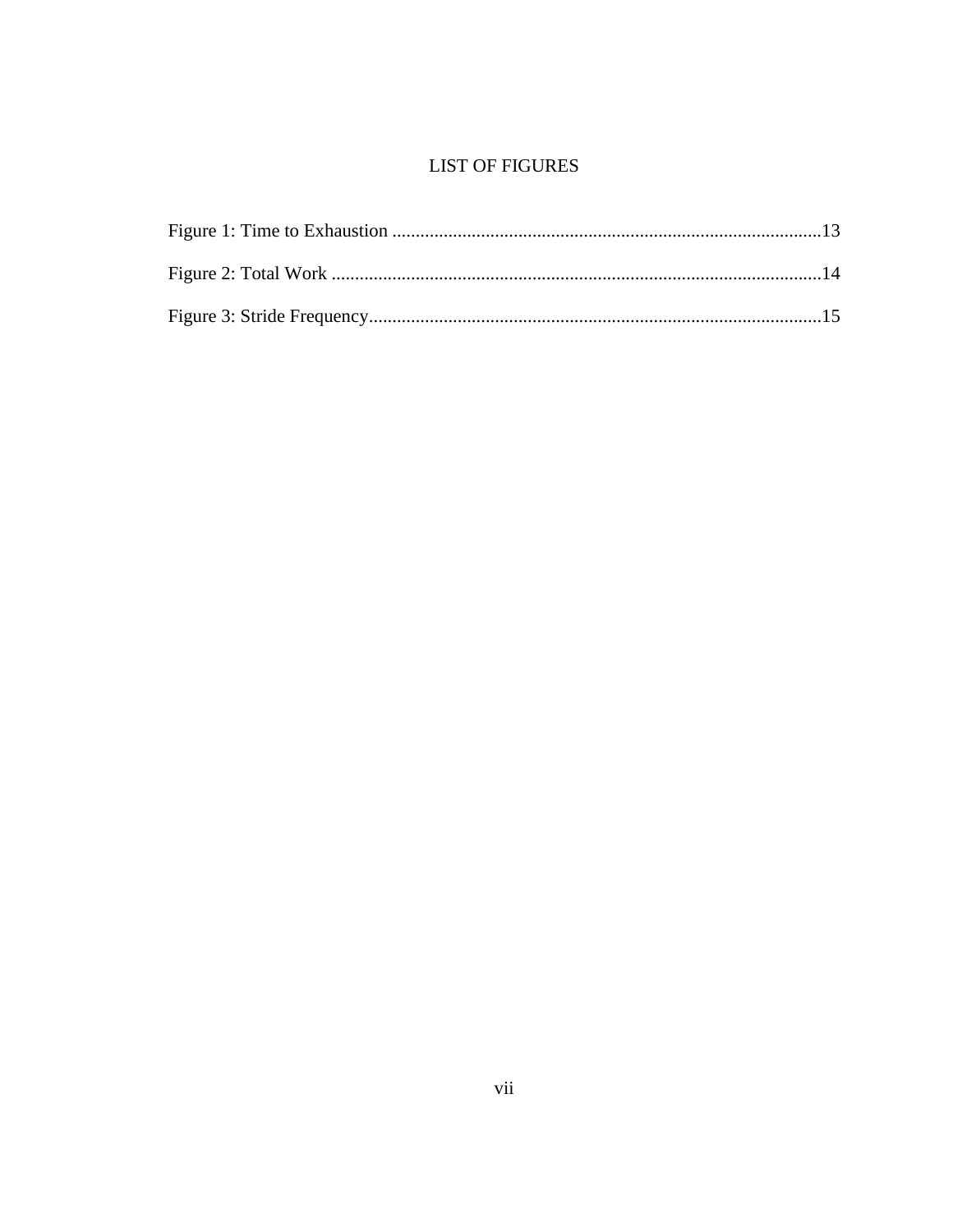#### INTRODUCTION

High levels of aerobic and anaerobic fitness are required in many important occupations and sports in our society. Police officers, firefighters and professional athletes all rely heavily on both aerobic and anaerobic energy systems in their occupations. Additionally, aerobic fitness is a strong predictor of mortality and disease (Willoughby, Thomas, Schmale, Copeland, & Hazell, 2016). Traditional aerobic training methods improve aerobic capacity, however, they usually require a long exercise time (Willoughby et al., 2016). Some individuals find it difficult to complete these exercise programs due to the large time commitment (Willoughby et al., 2016). Anaerobic training methods like sprint interval training (SIT) provide a training option that improves both aerobic an anaerobic fitness while requiring less exercise time (MacDougall et al., 1998, Burgomaster et al., 2008).

Sprint interval training is characterized by repeated bouts of high intensity exercise (Burgomaster, Heigenhauser, & Gibala, 2006). SIT usually consists of all out intensities using continuous motion (running or cycling) with exercise bouts lasting 30 seconds, and high rest intervals of 2.5-4 minutes (MacDougall et al., 1998; Harmer et al., 2000). Predictably, SIT increases anaerobic performance as judged by an increased anaerobic capacity (AC) (McKenna et al., 1993), which is the total amount of work that can be done by anaerobic sources of energy during an exhaustive exercise bout (Green, 1995). Harmer et al. (2000) included seven recreationally active subjects in a seven-week SIT program on the cycle ergometer. Subjects were required to perform 30 seconds of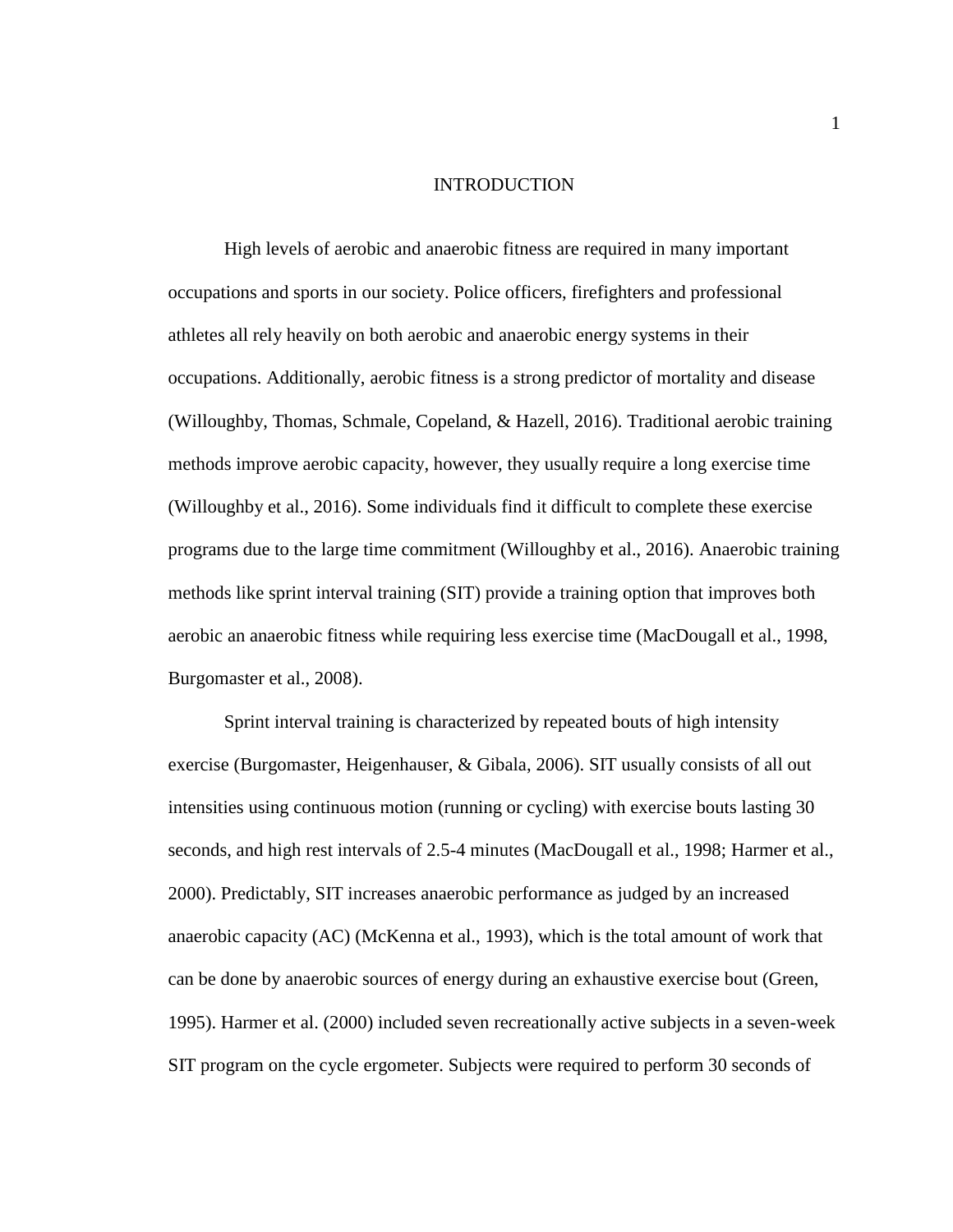100% effort sprints, three times a week. Rest intervals remained constant throughout the study while the number of sets per session increased from four to ten. The authors of this study reported a significant increase in anaerobic work capacity completed (10.6%) after training. These results are consistent with the findings from similar research using sprint interval training to increase AC on the cycle ergometer (McKenna et al., 1993; Gibala et al., 2006) (See appendix: A).

Research on SIT utilizing the mode of running is limited, however, Willoughby et al. (2016), examined 12 untrained individuals of various ages in a SIT program on a curved, self -propelled treadmill. Participants completed four to six sets of 30-second all out sprints, three times per week for four weeks. Consistent with previous research in which a different mode was utilized, authors concluded that anaerobic capacity had significantly improved following four weeks of SIT training on the treadmill regardless of age.

Aerobic benefits from SIT utilizing both running and cycling protocols demonstrated in Literature. Significant improvements in  $VO<sub>2max</sub>$  and  $VO<sub>2peak</sub>$ (MacDougall et al.,1998; Willoughby et al., 2016; Burgomaster et al., 2008), increases in aerobic enzyme activity (Burgomaster et al., 2005) and performance in an aerobic time trial (Burgomaster et al., 2006) have been demonstrated following SIT programs.

Although SIT protocols have been shown to increase AC and aerobic performance, 30-second exercise bouts used in SIT are not optimal for fully exhausting AC (Green, 1995). Vandewalle, Kapitaniak, Grün, Raveneau and Monod (1989)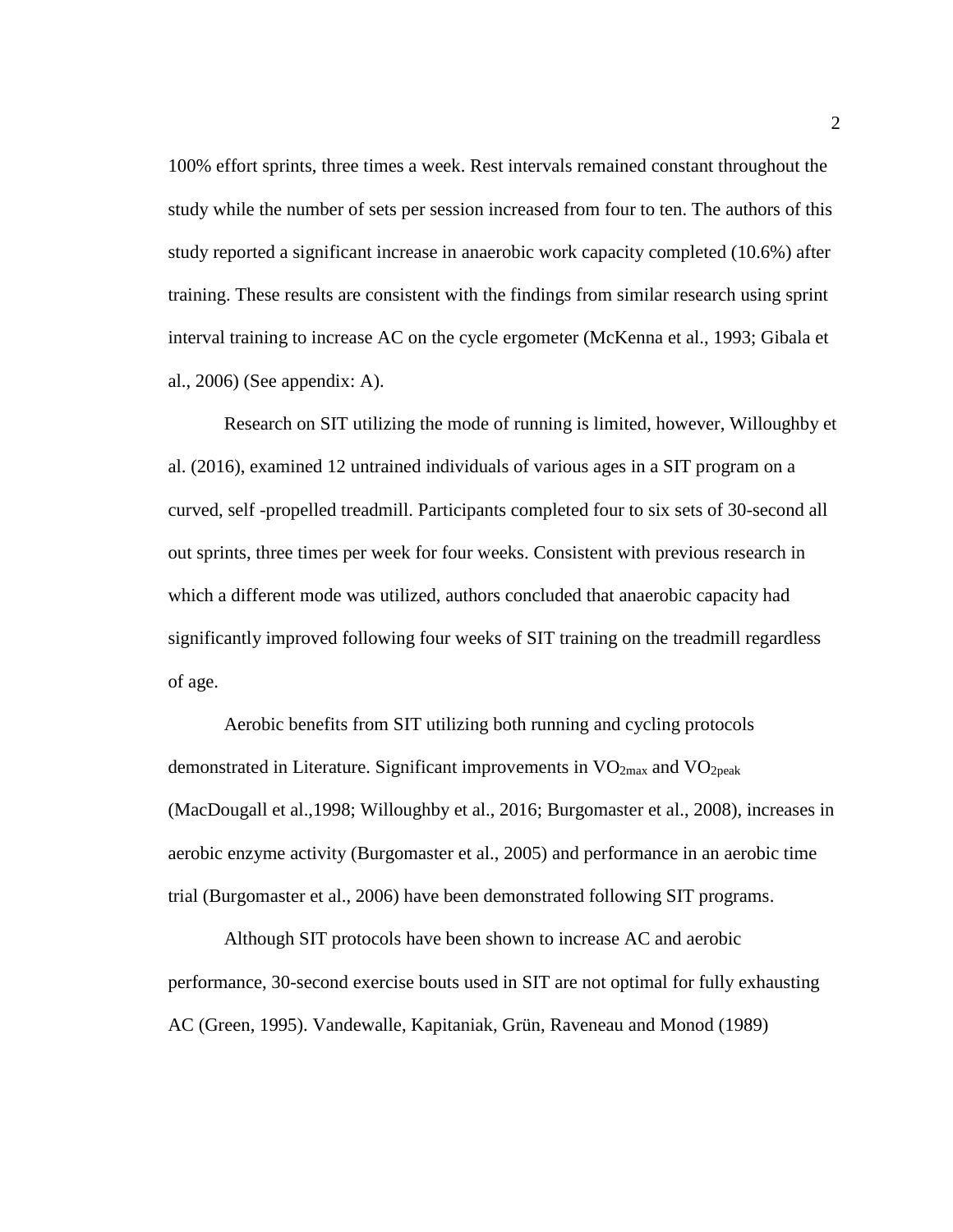demonstrated that 30 seconds of all-out, continuous exercise is an underestimation of AC. This is due to anaerobic metabolism continuing to dominate energy contributions beyond 30 seconds of continuous maximal exercise (Duffield, Dawson, & Goodman, 2005). Further, after 60 seconds of continuous maximal exercise, aerobic energy sources begin to dominate energy contribution and anaerobic capacity is no longer being assessed (Hermansen & Medbø, 1984). Therefore, an optimal exercise bout duration for testing and training AC is the range of 30-60 seconds. Training at this optimal exercise bout duration (30-60 seconds) may also be more effective at improving aerobic factors and performance when compared to 30-second durations. Green (1995) found a positive correlation between maximal work output over a 90-second exercise bout and  $VO<sub>2max</sub>$  $(r=0.81; p<0.05)$ . This supports the notion that the longer the exercise bout, the greater the contribution of aerobic energy and the potentially greater aerobic training effect.

The Anaerobic Speed Test (AST) has been used to elicit exercise durations of 30 to 60 seconds (Cunningham & Faulkner, 1969). Further, the AST has been shown to be a valid ( $r=.82$ ) and reliable (.97) test for measuring AC (Thomas, Plowman, & Looney, 2002). Developed by Cunningham and Faulkner (1969), the AST involves running on a treadmill at a speed of eight miles per hour and 20% grade to failure (momentary muscle fatigue). Zemková and Hamar (2004) documented that that there were no differences in mean power output production using the mode of treadmill running when compared to cycle ergometry. This suggests that treadmill running is an acceptable substitute for the cycle ergometer even using high intensity exercise. Further, Zemková and Hamar (2004)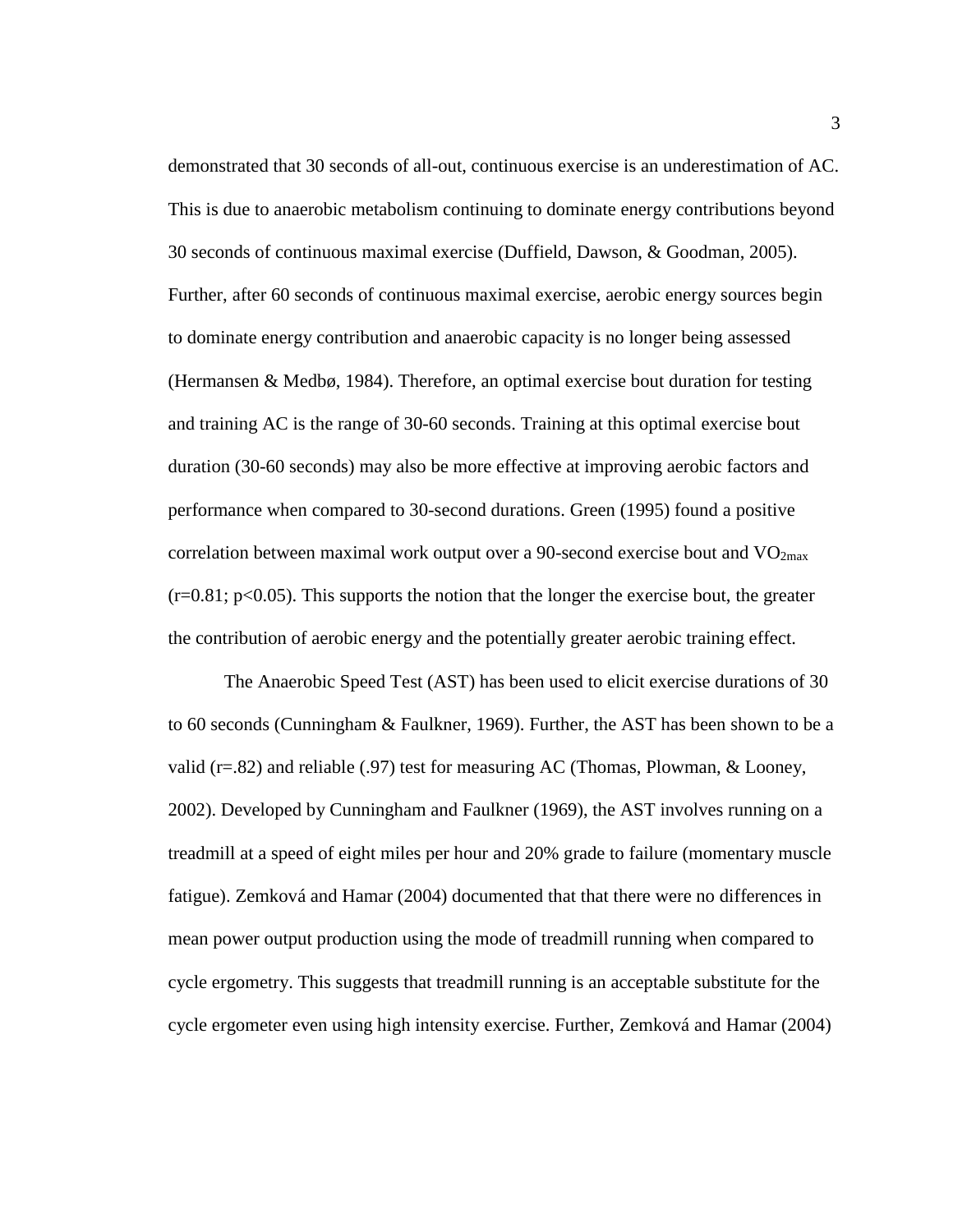stated that slightly higher values of lactate were elicited from running when compared to cycling, suggesting a higher metabolic response from this mode of exercise.

Although the AST is an effective way to tax AC, repeated sets should be employed in order to utilize this method in a training program to cause adaptation. Multiple sets are commonly used in research related to resistance training (Willardson & Burkett, 2006) and are recommended by the National Strength and Conditioning Association. Additionally, specific rest intervals are for necessary for stressing the body to produce adaptations (Rahimi, 2005; Faraji, Vatani, & Arazi, 2011). However, a problem is that fatigue causes performance to decrease in subsequent sets given an insufficient rest interval (Willardson & Burkett, 2006; Willardson & Burkett, 2005). Further, maintaining exercise performance over subsequent sets in order to achieve the desired performance goal is paramount (Willardson et al. 2010; Anderson & Kearney, 1982). Therefore, in order to increase work output over multiple sets and maintain rest intervals, a descending work load method may be required (Kraemer, Noble, Clark, & Culver, 1987). Descending resistance protocols have been used to increase volume over multiple sets during resistance training (Willardson et al., 2016). However, there is no research using descending workloads during multiple sets of anaerobic running. Using parameters adopted from the AST, two variables could be manipulated in order to descend the workload. However, it is unclear if there would be differences in work performed using constant sets, descending sets of speed or descending sets of grade during anaerobic running on the treadmill.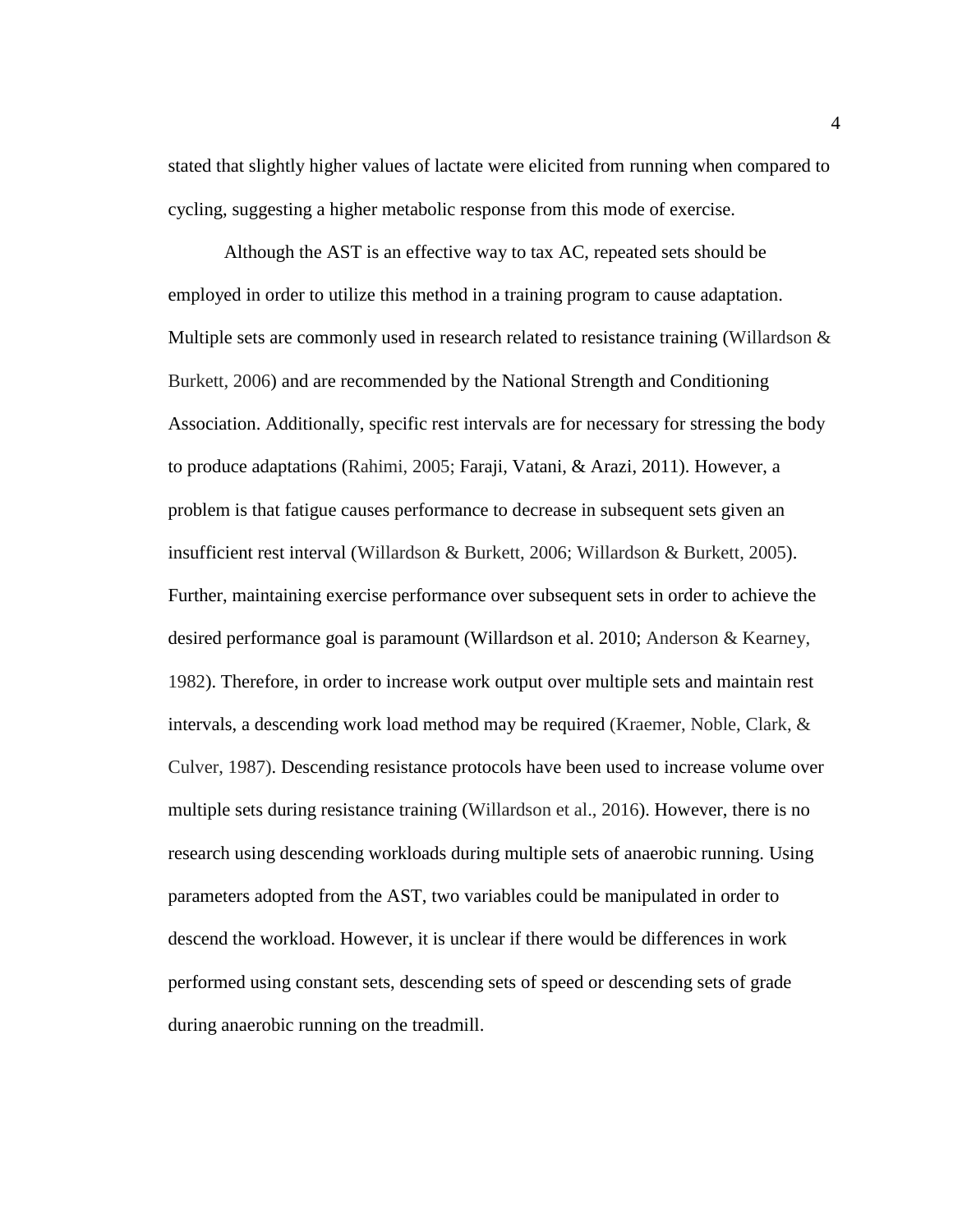Therefore, the purpose of this study was to compare the effects of three different work load methods on work achieved during anaerobic running on an inclined treadmill. It was hypothesized that the Descending protocols (descending sets of speed and descending sets of grade) would elicit greater amounts of work achieved when compared to the constant set protocol during multiple sets of exhaustive running.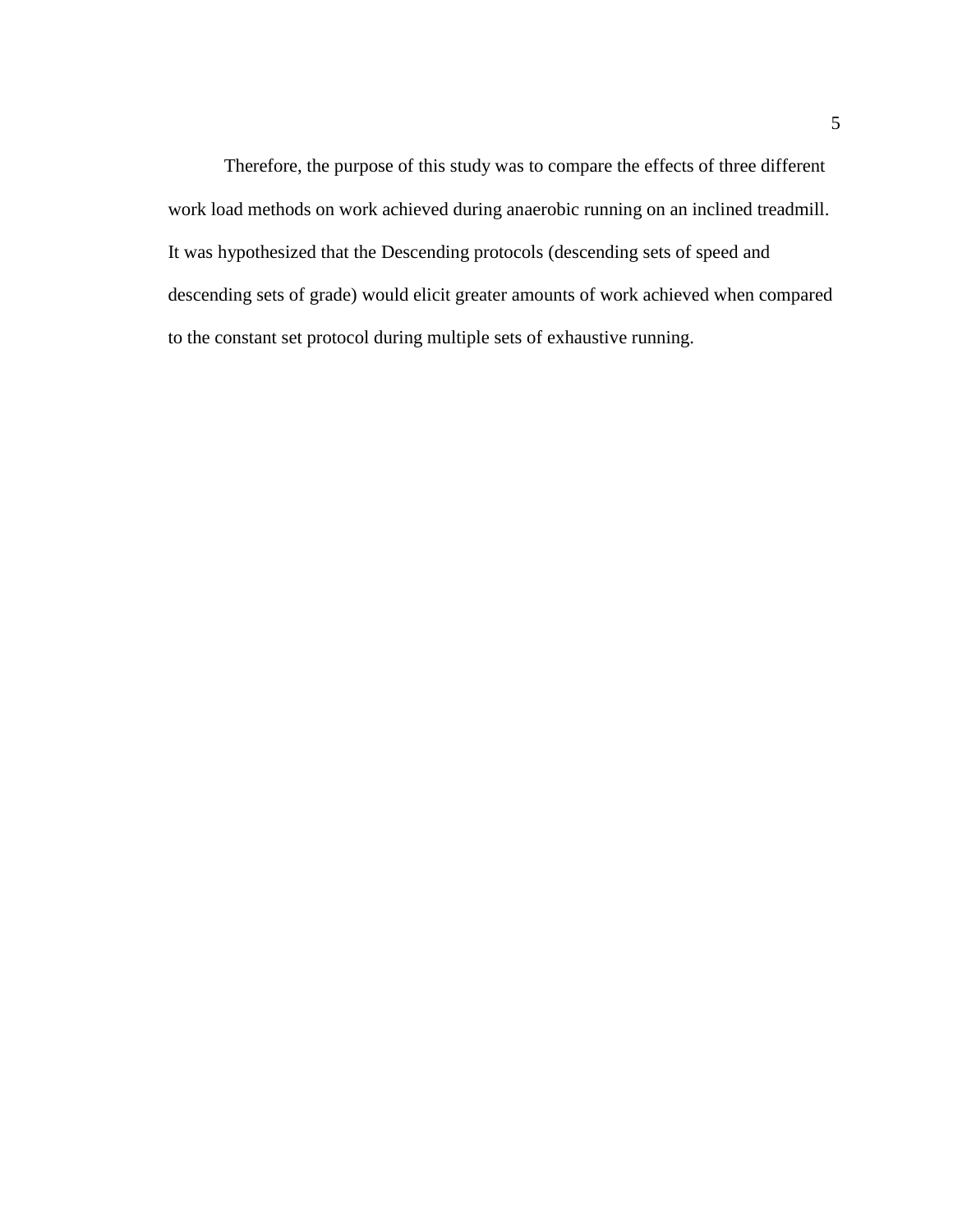#### **METHODS**

## Experimental Approach to the Problem

In order to study the differences between constant sets, descending sets of speed and descending sets of grade, a total of four visits of incline treadmill exercise were required for all subjects. All sessions were completed on a Quinton Q-stress motorized treadmill (Quinton TM55, Mortara Instrument, Milwaukee, WI). For the first visit, all subjects completed the necessary paperwork (Informed consent form seen in appendix:B), PAR-Q, Medical history form), participated in a familiarization protocol, and completed a Bruce Protocol to determine  $VO_{2max}$ . The remaining three sessions were the experimental sessions which consisted of multiple bouts of high intensity running using parameters adopted the AST including: constant sets (CS), descending sets of speed (DS) and descending sets of grade (DG). Subjects completed these sessions in a counterbalanced order. At least 48 hours of rest between sessions was required to ensure adequate recovery. Subjects were encouraged to hydrate and to refrain from eating at least three hours prior to all sessions. A certified strength and conditioning specialist was present for all sessions to ensure all exercise and safety procedures were followed. Subjects were fitted with a RS800CX Polar watch heart rate monitor and a S1 Polar stride frequency measuring device prior to all sessions. After completion of each experimental session, the highest RPE for that session was recorded.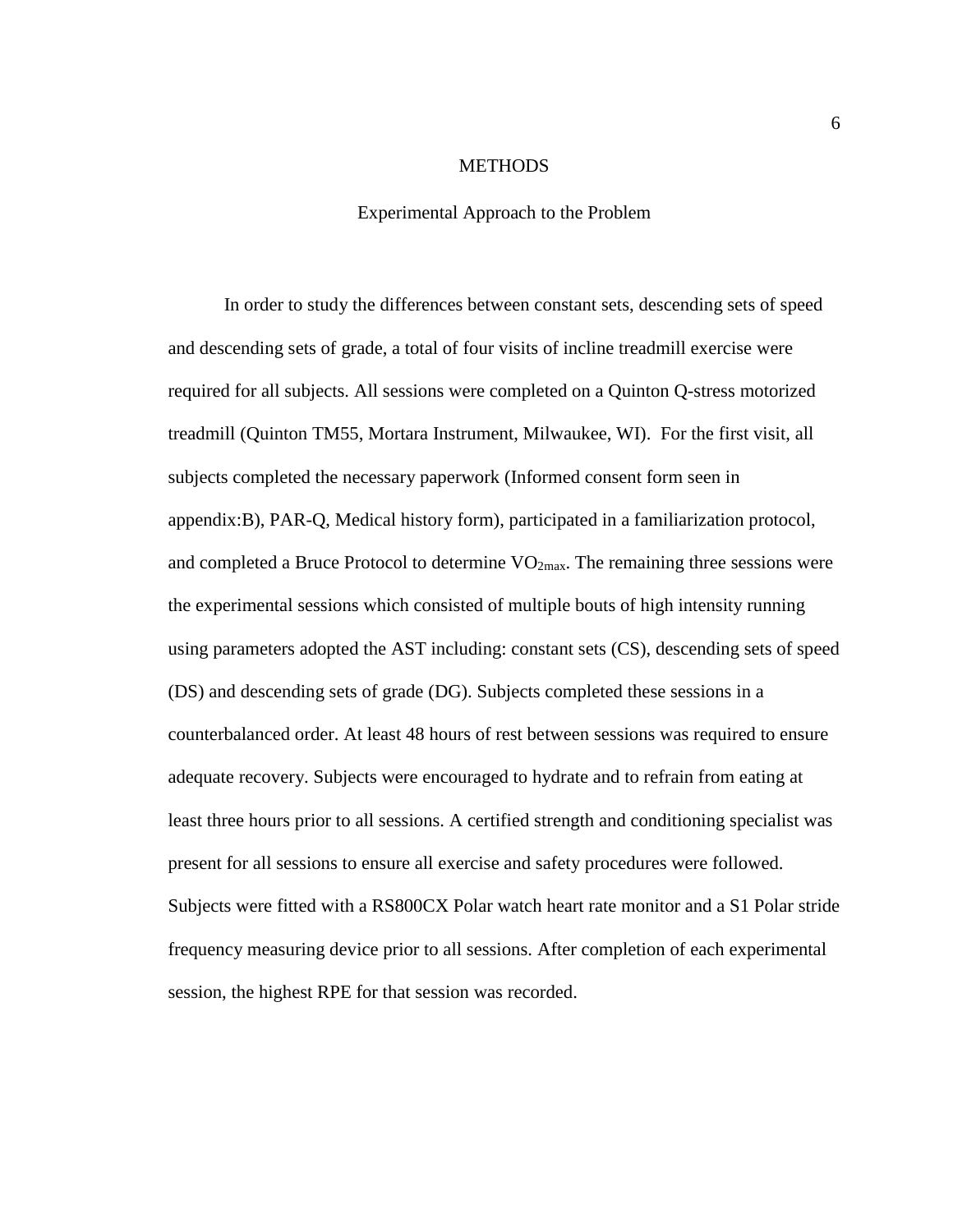Subjects

The descriptive statistics of 12 recreationally active and healthy male subjects, who participated in the study are seen in Table 1. The main inclusion criterion was that subjects needed to have a  $VO<sub>2 max</sub>$  classification of "good" or better based on normative data relative to their age (Pescatello & American College of Sports Medicine, 2014). Additionally, subjects were healthy adults ranging from 18-34 years of age with no neurological, orthopedic or cardiovascular disorders. All subjects were recruited from Humboldt State University and from the local community. Subjects were informed on all requirements and pertinent information regarding the study before participating. The protocols of this study were approved by the Humboldt State University Institutional Review Board and subjects were required to sign a consent form in accordance with human subject regulations.

Table 1: Subject characteristics

| Subjects      | Age            | VO <sub>2max</sub> | Height          | Weight          | BMI            |
|---------------|----------------|--------------------|-----------------|-----------------|----------------|
| Mean $\pm$ SD | $22.7 \pm 4.0$ | $57.3 \pm 6.0$     | $172.9 \pm 6.9$ | $75.9 \pm 10.3$ | $25.3 \pm 2.3$ |

# Procedures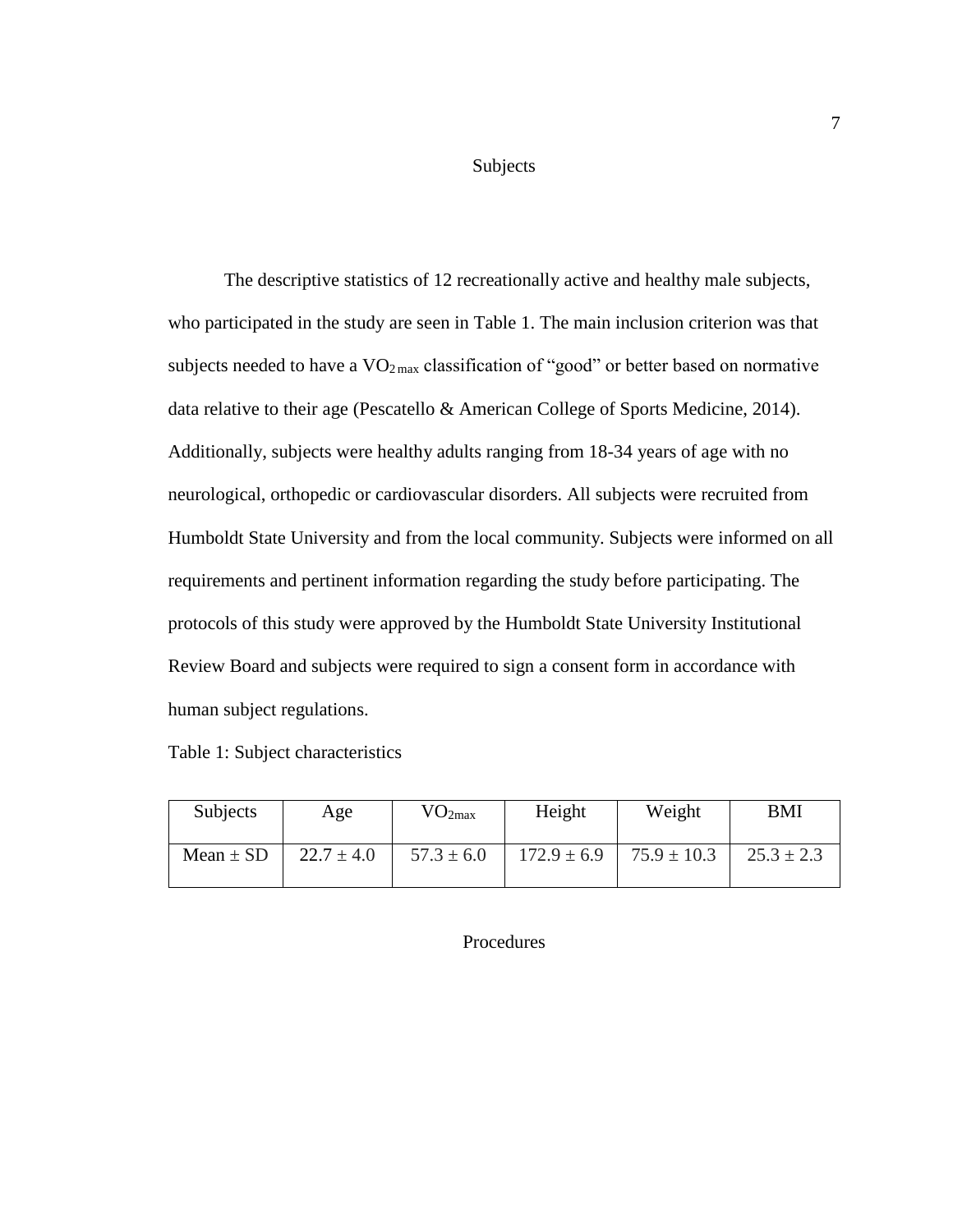Following completion of paperwork, the first session proceeded with a familiarization protocol that consisted of three short runs (5-10 seconds) on a treadmill at a speed of eight miles per hour and a grade of 20%. Subjects began by placing one foot on each side of the treadmill belt and placed their hands on the hand rail in front of them. After the treadmill was brought up to the appropriate speed, subjects were instructed to stride with one foot for a few seconds before running with both feet. Once the subject was running with both feet and was stable in their stride, they let go of the hand rails. Subjects were told to begin and end each set in this manner in the future sessions. Additional safety precautions were employed by placing a large pad on the ground behind the treadmill. After the familiarization protocol, a Bruce Protocol  $VO<sub>2max</sub>$ (Pescatello & American College of Sports Medicine, 2014**)** test was completed and was the conclusion of the first session.

The second, third and fourth sessions were the experimental sessions and required subjects to complete four exhaustive exercise bouts (sets) on the treadmill, utilizing the CS, DS, and the DG protocols in a counter balanced order. During the CS session, the speed and grade remained constant (eight miles per hour and 20% grade) for all four sets. During the DS session, the speed was reduced by 10% for every set after the first, while the grade remained constant for all four sets. During the DG session, the grade was reduced by 10% for every set after the first, while the speed remained constant for all four sets.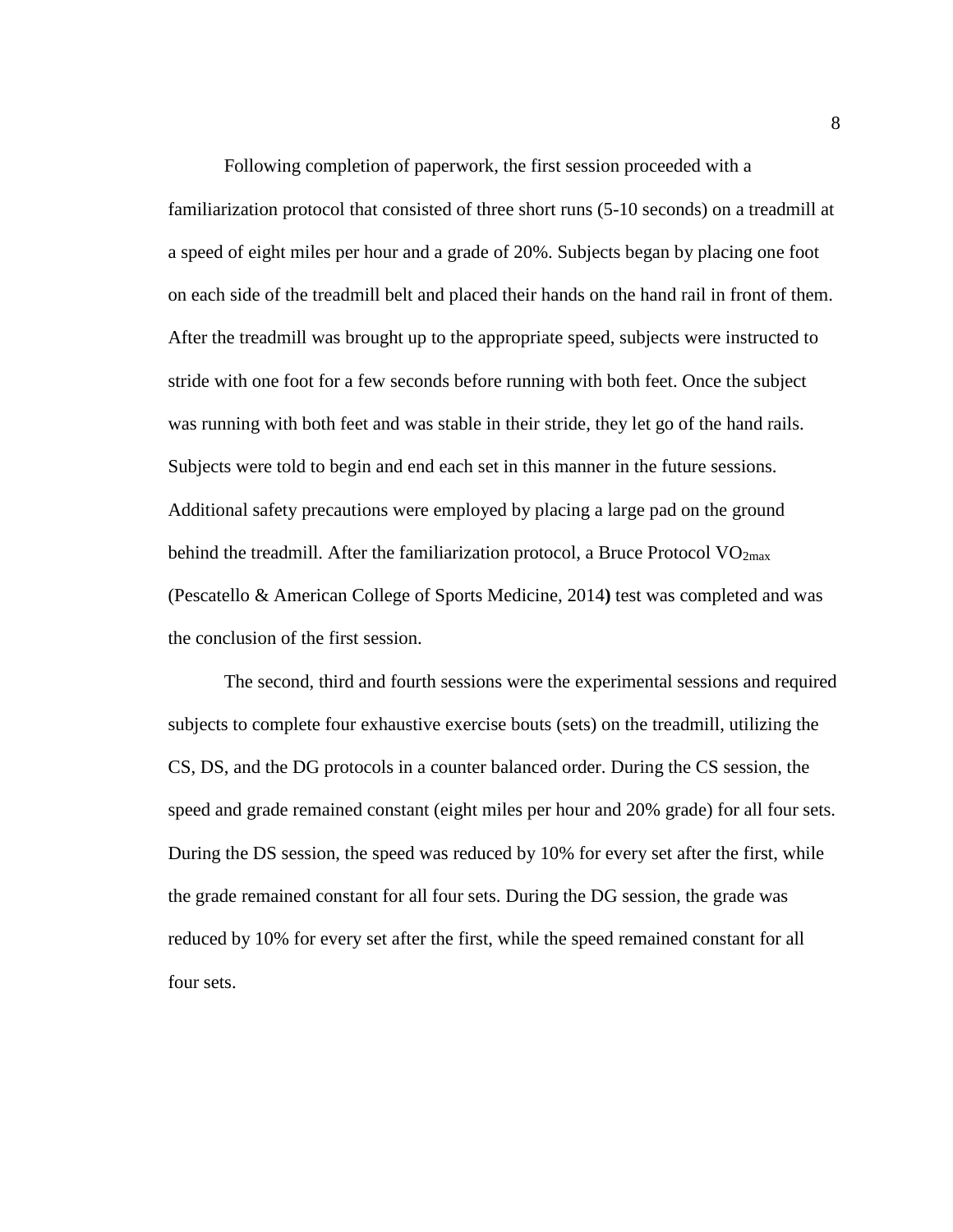A standard warmup consisting of five minutes of treadmill running at 6.5 mph was completed preceding all three experimental sessions. All subjects began and ended each set as they did during the familiarization session with hands on the safety rail and feet straddling the belt. Stop watches for each bout started timing when the subjects' hands let go of the handrails as they began to run. Timers for each exercise bout stopped when a subject's hands grab the handrail in front of them. As an additional safety precaution, a large pad was placed behind the treadmill in the unlikely instance of a subject falling form the treadmill.

Rest times between sets were calculated after the set was complete with a work to rest ratio of 1:5, as recommended by the National Strength and Conditioning Association. Active rest was employed between all exercise bouts by subjects walking at a speed that corresponding to 27% of  $VO<sub>2max</sub>$  on a separate treadmill to maximize performance in subsequent sets (Spierer, Goldsmith, Baran, Hryniewicz & Katz, 2004). Once the subject completed a set, they stepped off of the exercise treadmill and stepped onto an adjacent recovery treadmill until their next set.

Upon completion of each of the experimental sessions, subjects walked on a treadmill in order to recover and allow the heart rate to slowly decrease. Subjects initial recovery speed was the same speed that was used during their inter-set rest and was decreased every 2 minutes until the heart rate was below 120 BPM (Pescatello  $\&$ American College of Sports Medicine, 2014). Next, subjects were given the option to lay down with their feet elevated to increase circulation.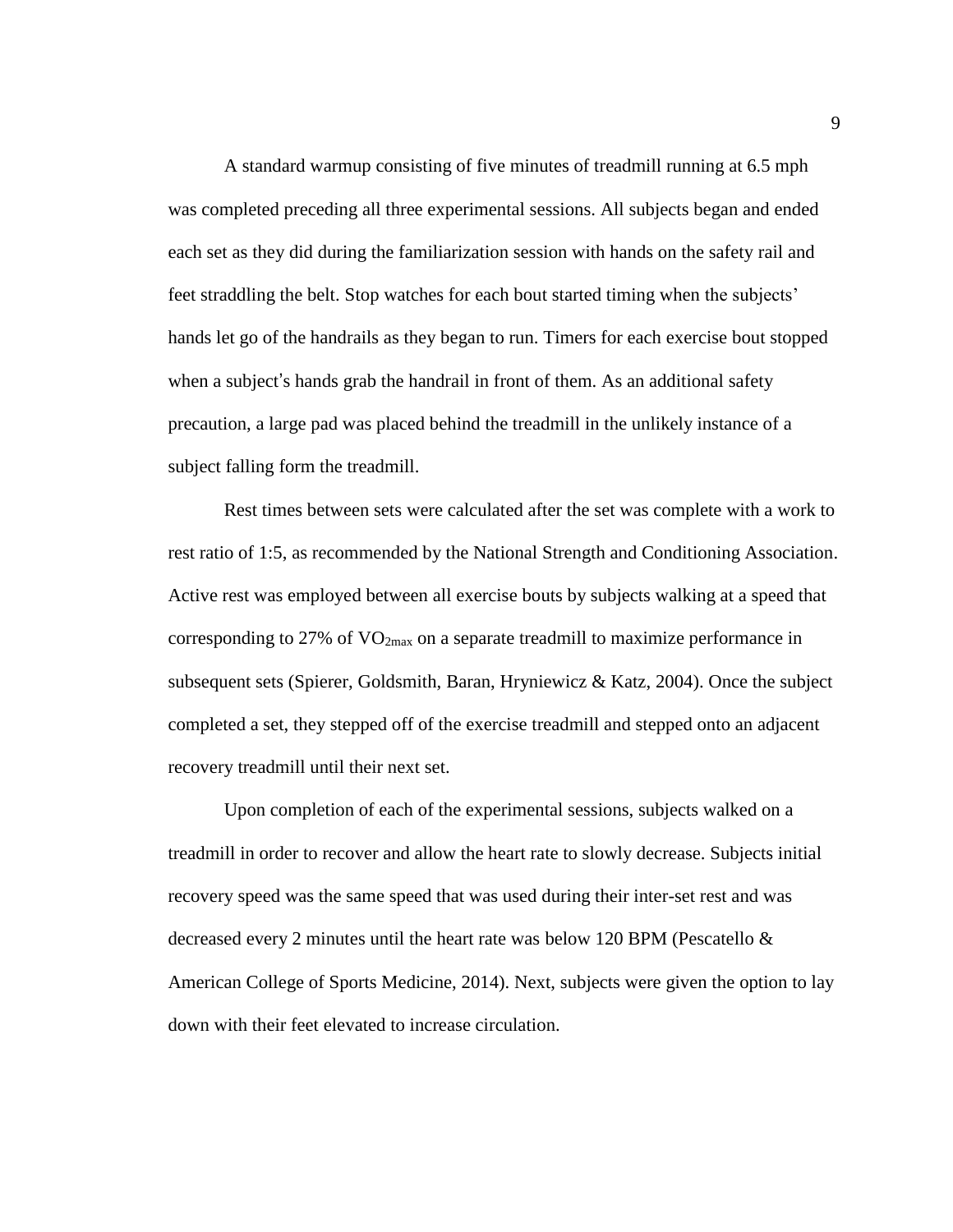Post exercise nutrition was provided to subjects following all three experimental sessions in the form of 14 fluid ounces of Nesquik brand chocolate milk. Macro-nutrients of this post workout nutrition were approximated to be: 50 grams of carbohydrates, 16 grams of protein, and 2.5 grams of fat. This Post exercise nutrition was chosen because it offers an approximate 3:1 ratio of carbohydrates to protein, which is necessary for repletion of glycogen and muscle repair (Burke, 1997). Subjects consumed this chocolate milk within 20 minutes after the experimental session ended.

# **Measurements**

The main measurement being recorded in this study is the amount of time (seconds) that subjects are able to remain on the treadmill for each exercise bout. Using the time, the speed, grade, and the body mass of the subject, work can be calculated for each exercise bout using the equation:

Work(kJ) = Body mass(N) × speed(m ∙ s −1 ) × Time(s) × % Grade (Beam, 2011)

The measure of work is appropriate for this study because it allows for a comparison between the three protocols and individuals sets within each protocol. In addition, heart rate, stride frequency and maximal RPE per session were recorded.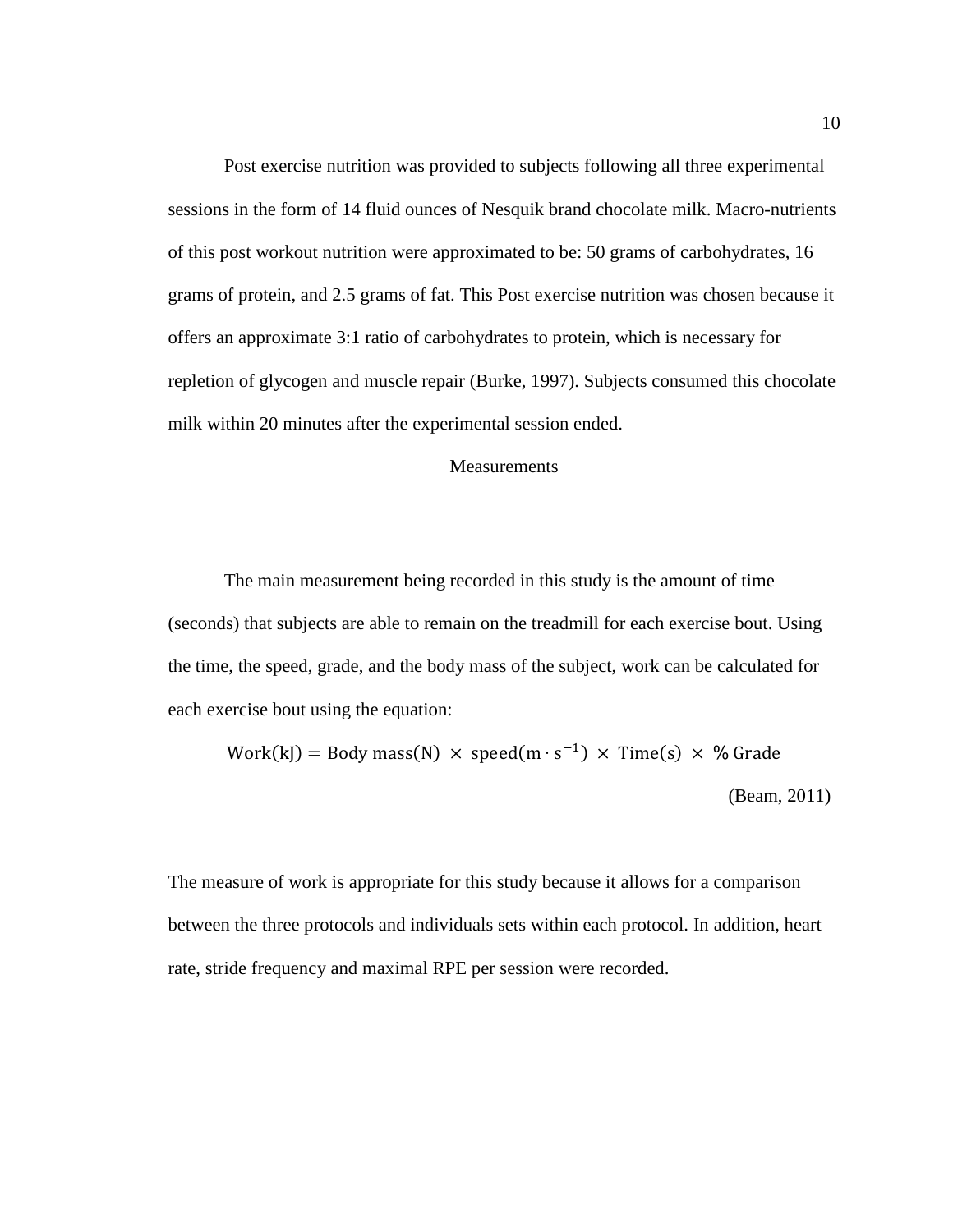# Statistical Analysis

All statistical computations were performed using STATISTICA version 7.1 software (StatSoft, Inc., Tulsa, OK). A repeated measures, two factor analysis of variance (ANOVA) was used to compare the differences in protocols (CS, DS and DG) and the 4 sets for each variable; including time to exhaustion , RER, Stride frequency, heart rate and RPE. Total work values were compared using a one factor ANOVA. When a significant F-ratio was found, a Tukey's Honestly Significant Difference test was performed. Statistical significance set at  $p \le 0.05$ . All data are shown as the mean  $\pm$  SD.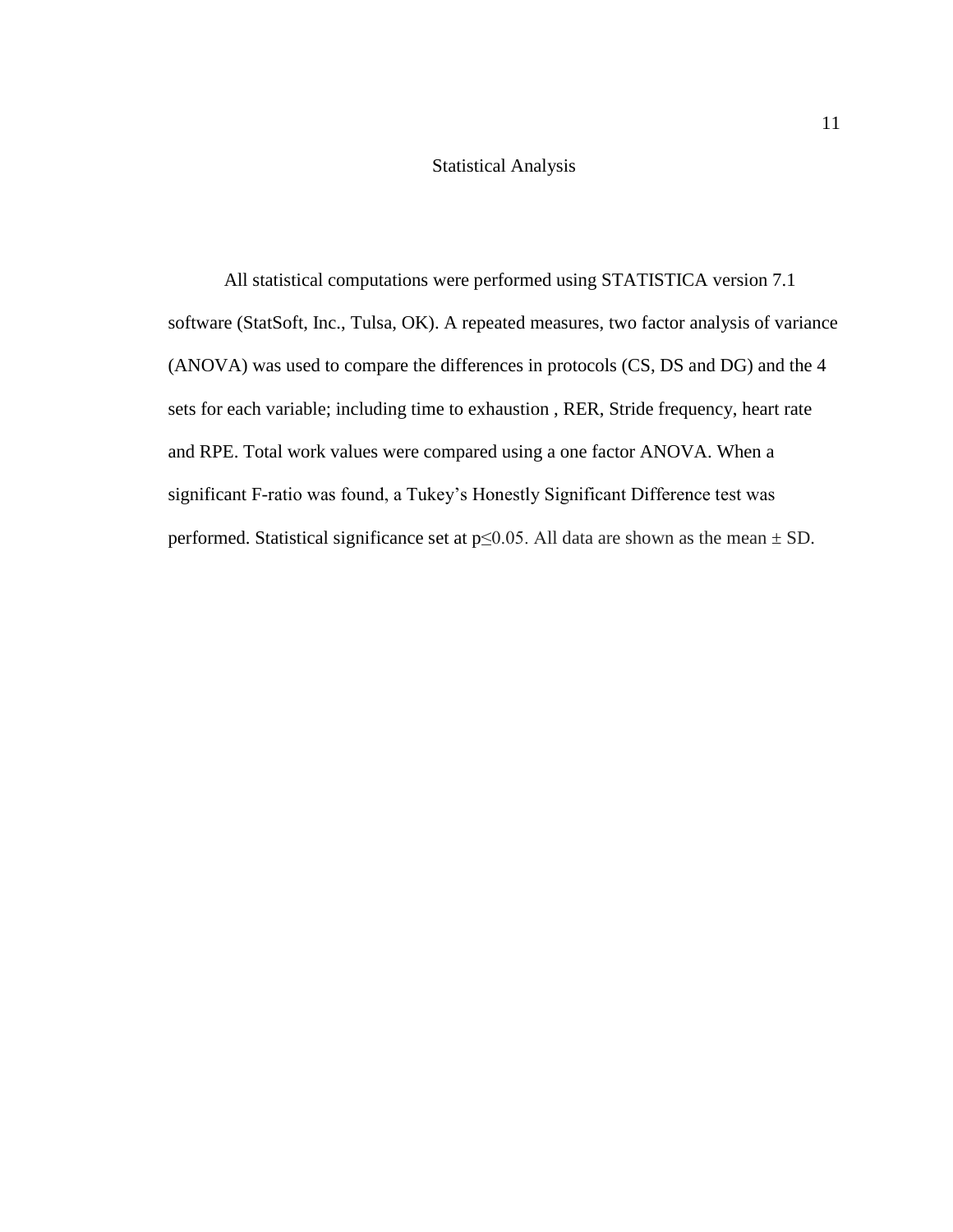# RESULTS

## Environmental Variables

There was no difference  $(p<0.05)$  in the ambient temperature, relative humidity or Barometric pressure during the three conditions. All Testing was done in the same controlled environment for every session (Humboldt State University Human Performance Lab).

### Time to Exhaustion

The average time to exhaustion (seconds) decreased per set  $(p<0.01)$  and varied among the protocols  $(p<0.01)$ , Figure 1. The protocol x set interaction effect was significant ( $p<0.01$ ). In the DS protocol, the average time to fatigue in the  $2<sup>nd</sup>$  set  $(42.8\pm9.2)$  was significantly higher than the 2<sup>nd</sup> set of the CS protocol (33.2 $\pm$ 9.4) (p<0.01); the 3<sup>rd</sup> set (42.1 $\pm$ 11.4) was significantly higher than the 3<sup>rd</sup> set of the CS Protocol (24.0 $\pm$ 8.1) (p<0.01); the 4<sup>th</sup> set (50.6 $\pm$ 16.1) was significantly higher than the 4<sup>th</sup> set of both the CS (20.6 $\pm$ 7.6) and DG (41.3 $\pm$ 12.3) protocols (p<0.01). In the DG protocol, the average time to fatigue in the  $2<sup>nd</sup>$  set (39.8 $\pm$ 8.1) was significantly higher than the 2<sup>nd</sup> set of the CS protocol (33.2 $\pm$ 9.4) (p<0.01); the 3<sup>rd</sup> set (37.3 $\pm$ 8.9) was significantly higher than the 3<sup>rd</sup> set of the CS protocol (24.0 $\pm$ 8.1) (p<0.01); the 4<sup>th</sup> set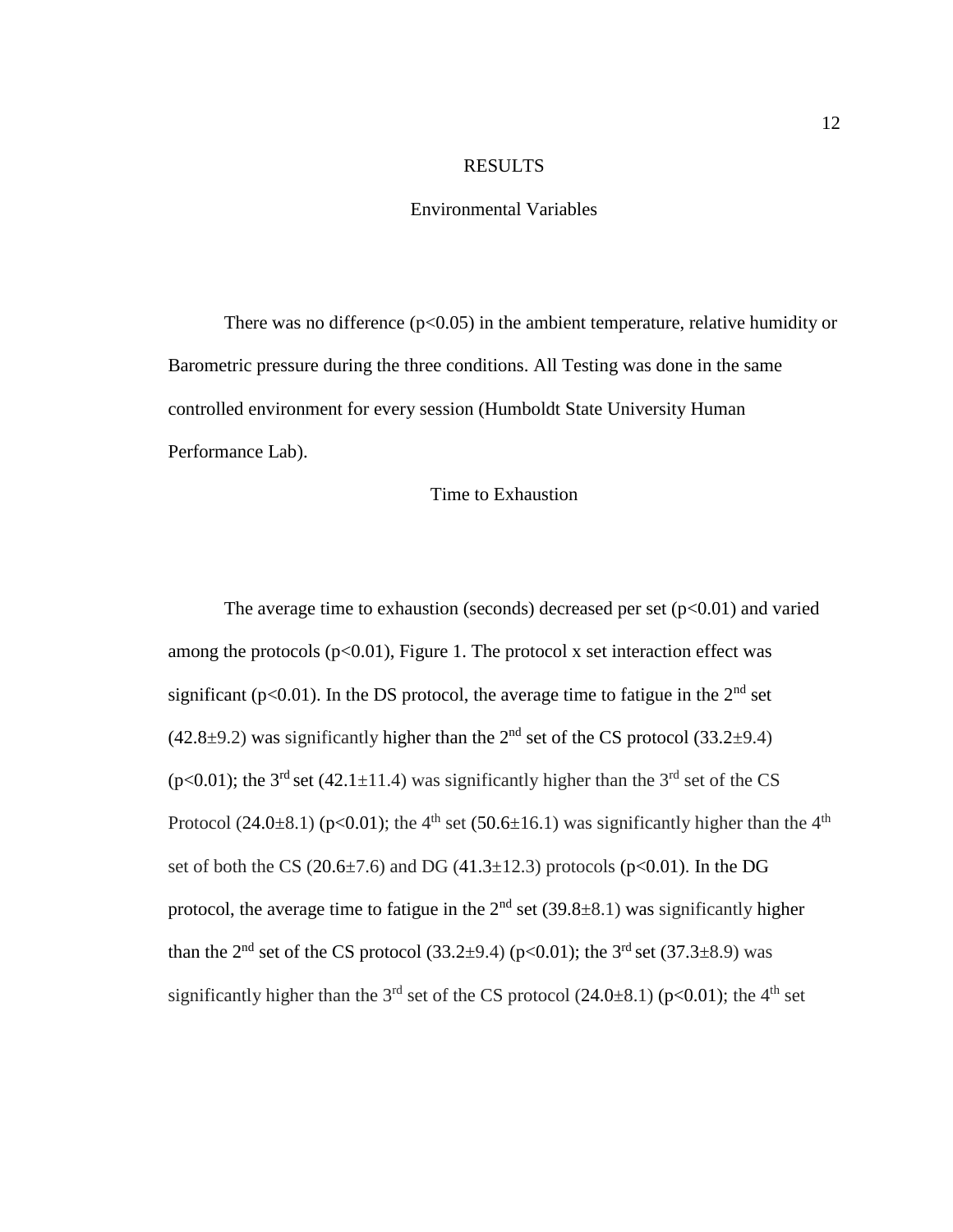(41.3 $\pm$ 12.3) was significantly higher than the 4<sup>th</sup> set of the CS (20.6 $\pm$ 7.6) protocol but significantly lower (p<0.01) than the 4<sup>th</sup> set of the DS protocol (50.6 $\pm$ 16.1)(Figure 1).



Figure 1: Time to Exhaustion

# Work

There were significant differences in mean work between CS, DS and DG protocols (Figure 2). Mean work (kJ) of the DS protocol  $(83,657 \pm 22,875)$  was significantly higher  $(p<0.01)$  than both the CS protocol and the DG protocol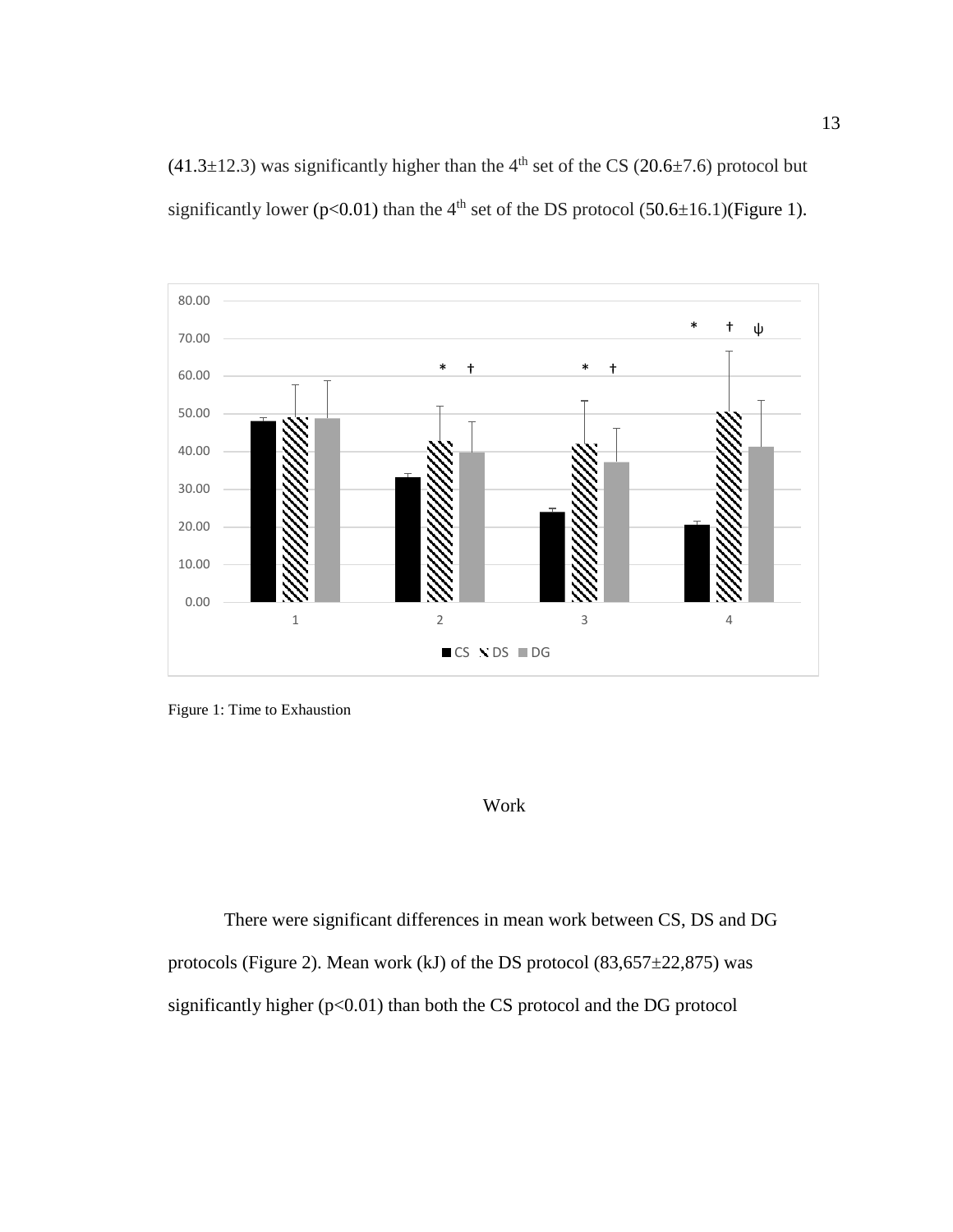$(67,150\pm20,922$  and  $76,207\pm17,960$ , respectively). Additionally, the mean work of the DG protocol was significantly higher that the CS protocol.



Figure 2: Total Work

# Stride Frequency

The average stride frequency (steps by one foot/min) varied among the protocols ( $p<0.01$ ), and decreased per set ( $p<0.01$ ). Average stride frequency during the CS protocol (96.6 $\pm$ 0.4) was significantly higher than in both the DS (91.9 $\pm$ 4.4) and the DG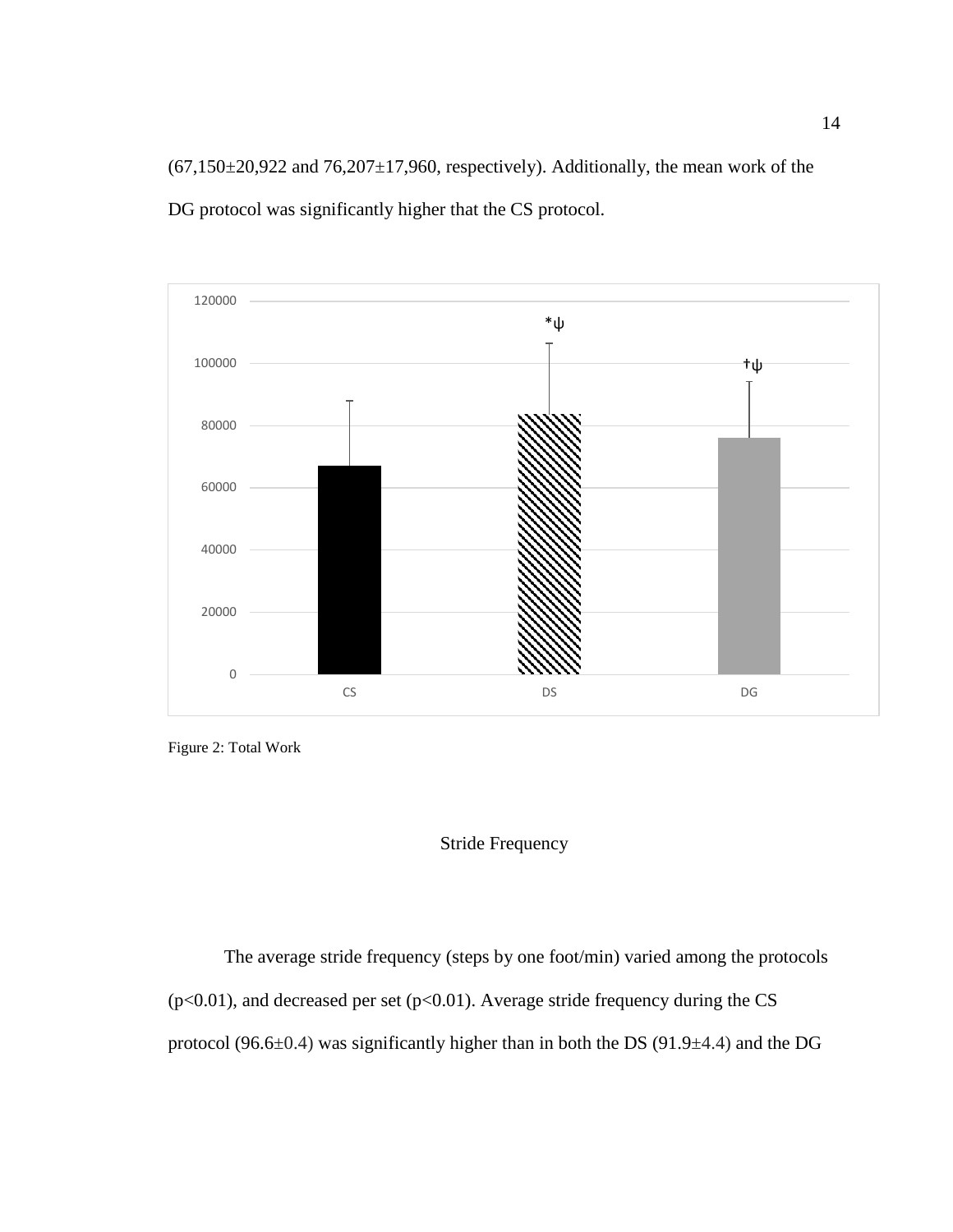$(92.7\pm2.6)$  protocols, both under p<0.01 conditions. In the CS protocol, the average stride frequency in the  $3<sup>rd</sup>$  set (96.2 $\pm$ 3.6) was significantly higher than the  $3<sup>rd</sup>$  set of the DS protocol (89.6 $\pm$ 4.2) (p<0.01); the 4<sup>th</sup> set (96.8 $\pm$ 3.7) was also significantly higher than the  $4<sup>th</sup>$  set of the DS protocol (87.6 $\pm$ 4.3) and the 4<sup>th</sup> set of the DG protocol (89.5 $\pm$ 6.5), both under p<0.01 conditions (Figure 3).



Figure 3: Stride Frequency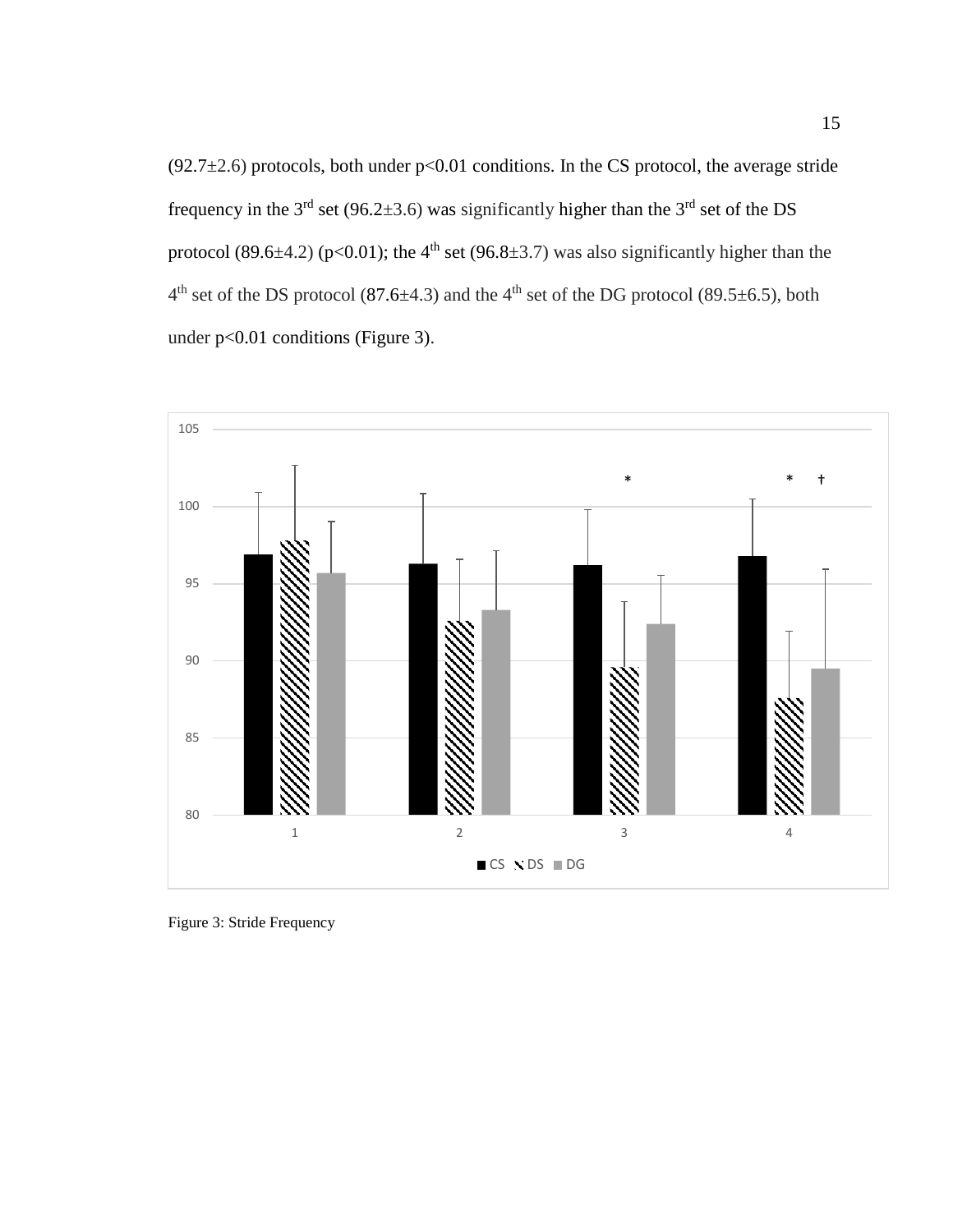Heart rate

There were no significant differences in average heart rate  $(p=0.23)$ .

# RPE

There were no significant differences in average RPE (p=0.07).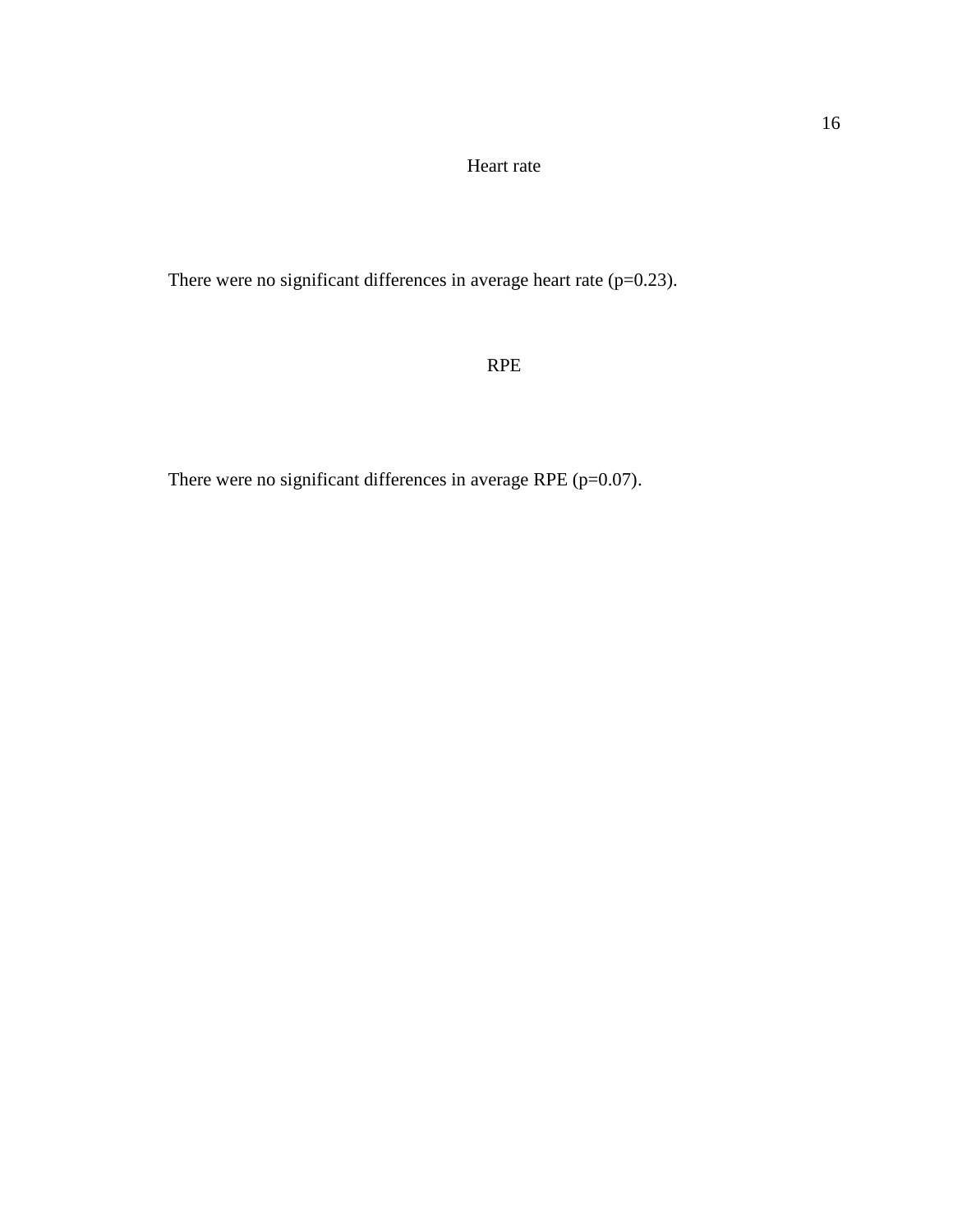### DISCUSSION

The current study investigated the effects of load reductions during exhaustive treadmill running on work completed. The results confirm that reducing the workload (speed or grade) in subsequent sets increases time to fatigue and total work, while having an effect on stride frequency. Subjects time to fatigue and work completed during the first set of each protocol (AST, 8mph and 20% grade) can be assessed using unpublished AST normative data by Calmelat (2000). On average, subjects in the current study completed an average of  $48.3\pm9.6$  seconds and  $25,789\pm6,460$  kJ of work when completing the AST. According to the normative data, this would be classified as "Above average" (approximately  $88<sup>th</sup>$  percentile) and "well above average" (approximately  $93<sup>rd</sup>$ percentile), respectively.

The size principle states that motor units are recruited in order of their recruitment thresholds (Baechle & Earle, 2000). This means that slow twitch (ST) muscle fibers are recruited first, followed by fast twitch (FT) muscle fibers. However, given a sufficiently heavy workload in resistance training, both ST and FT muscle fibers are recruited to assist with muscle contraction (Rahimi, 2005). Shortly after FT muscle fibers become fatigued, the exercise bout ends because the slow twitch muscle fibers are not able to maintains muscle contraction at high intensities (Sale, 1987). Fast Twitch muscle fiber fatigue is due their reliance on the phosphagen and glycolytic energy systems for ATP resynthesis, causing protons to accumulate at a higher rate during intense exercise (Rahimi,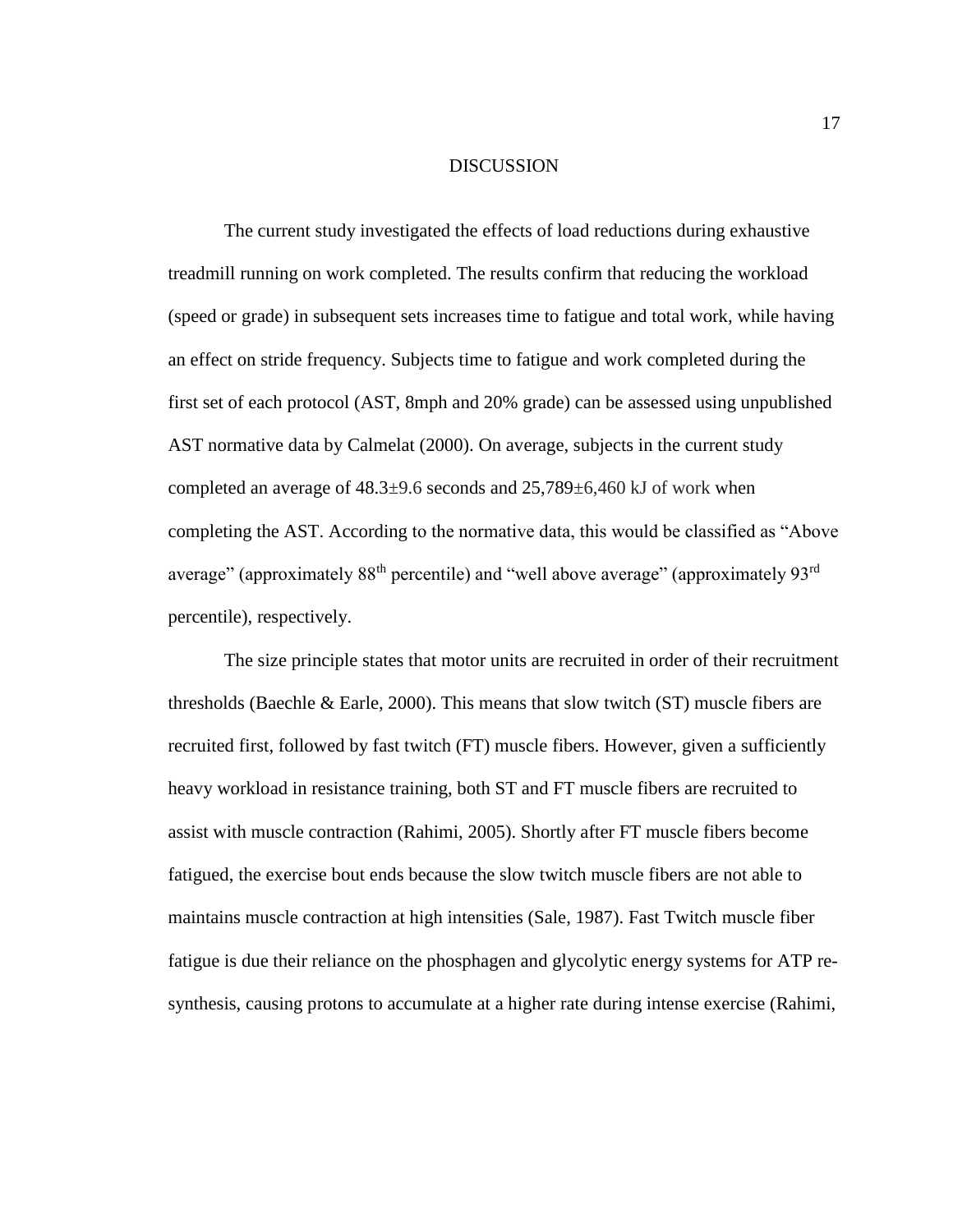2005). The accumulation of protons would lead to faster rates of fatigue due to a decrease in intracellular pH levels (metabolic acidosis), causing fatigue (Robergs et al., 2004).

Metabolic acidosis is caused when proton accumulation exceeds the rate at which protons can be buffered or removed. There are multiple molecules and ions in the muscle and blood that contribute to buffering capacity and thus delay fatigue. Bicarbonate ions, amino acids, inorganic phosphate molecules, creatine phosphate molecules and lactate molecules all have the potential to absorb protons during intense exercise. The greater buffering capacity, the greater the body's ability to tolerate proton release from intense exercise (Robergs et al., 2004), which comes into play repeatedly if multiple sets with limited rest intervals are used.

When multiple sets of exhaustive exercise are used, repeated exhaustion and recovery would occur. Inter-set recovery is a complicated topic especially when both aerobic and anaerobic energy systems are heavily involved in the exercise (Jones et al. 2010). However, it should be stated that rest interval length dictates the amount of recovery achieved (Weiss, 1991) and therefore influences performance in subsequent sets. This is especially true within FT muscle fibers as they are less oxidative (Rahimi, 2005; Sale, 1987). Conversely, ST muscle fibers are more oxidative and would require less recovery time to perform (Weiss, 1991).

In the current study, both descending workload protocols (DS and DG) elicited significantly greater amounts of anaerobic work when compared to the Constant protocol (CS). Further, the DS protocol elicited a significantly greater amount of anaerobic work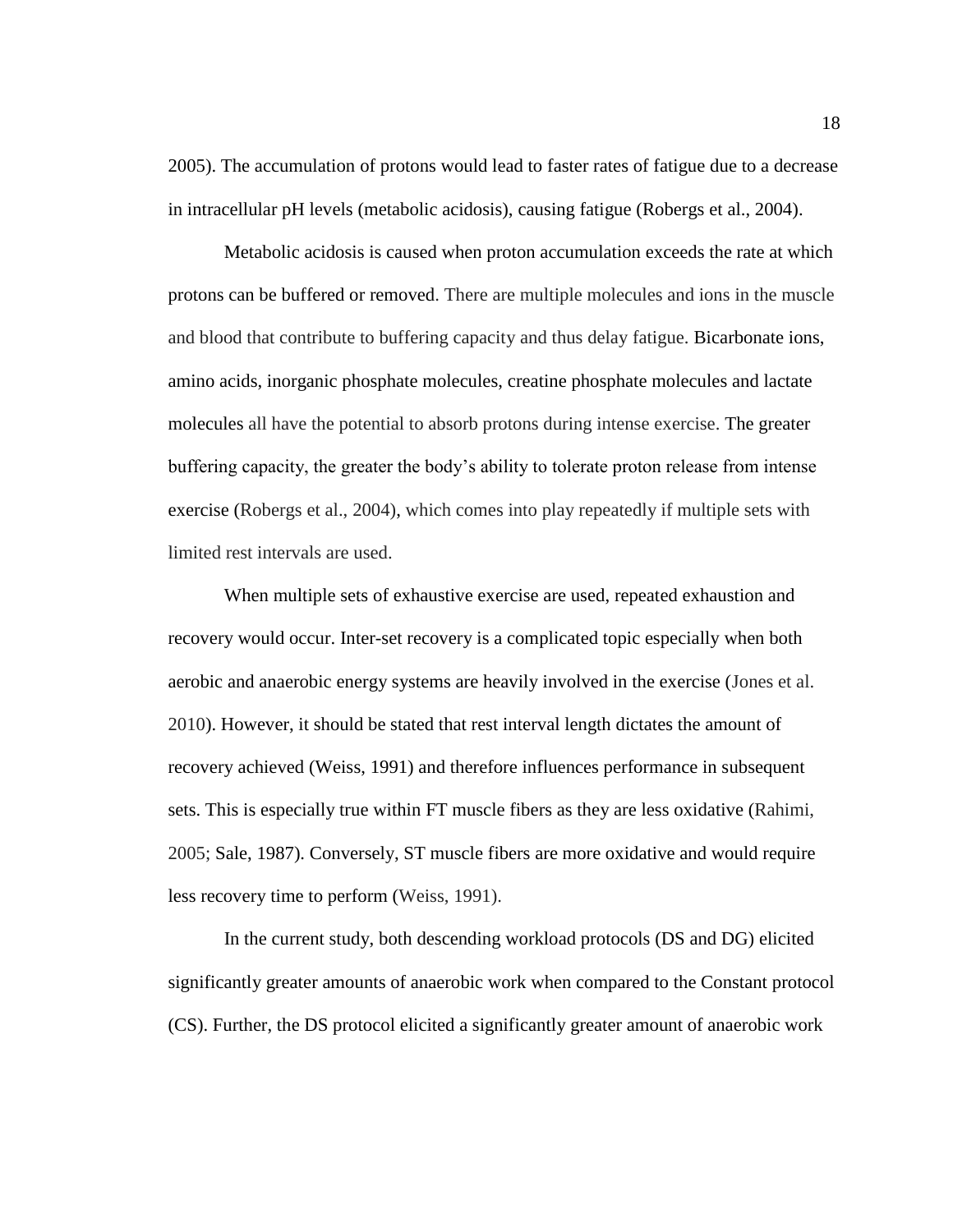when compared to the DG protocol. Potential reasons for this can be explained through the phenomenon of FT muscle fiber recruitment in relation to rest intervals. Specifically, the descending workload protocols elicited greater amounts of work because reliance on FT muscle fibers was less or delayed due to the slightly lower work load required. Conversely, during the CS protocol, the work load remained the same for all four sets. Thus, a greater amount of FT muscle fibers would have caused a faster fatigue rate due to a greater accumulation of protons causing metabolic acidosis and ending the set. Further, rest intervals in subsequent sets using the CS protocol were shorter because of 1 to 5 work to rest ratio based on time. This would allow for less recovery time and therefore less buffering time between sets. In this situation, FT muscle fibers may remain in a fatigued state, causing performance to decrease in subsequent sets. Therefore, within the context of the protocols used in this study, a greater amount of work completed during the descending sets, corresponded to less or delayed reliance of FT muscle fiber recruitment, resulting in a slower fatigue rate. Further, the longer rest intervals during the descending sets contributed to the greater performance in subsequent sets.

Recent research has used load reductions in resistance training (Willardson et al., 2012; Willardson et al., 2010). Willardson et al. (2010) found that greater repetitions (amounting to a greater volume) were achieved in subsequent sets of back squat when the resistance was reduced by 10 and 15% when compared to constant resistance sets. This is due to a greater FT muscle fiber recruitment during higher resistance sets resulting in a faster fatigue rate (Sale, 1987). Further, load reductions of 15% yielded more repetitions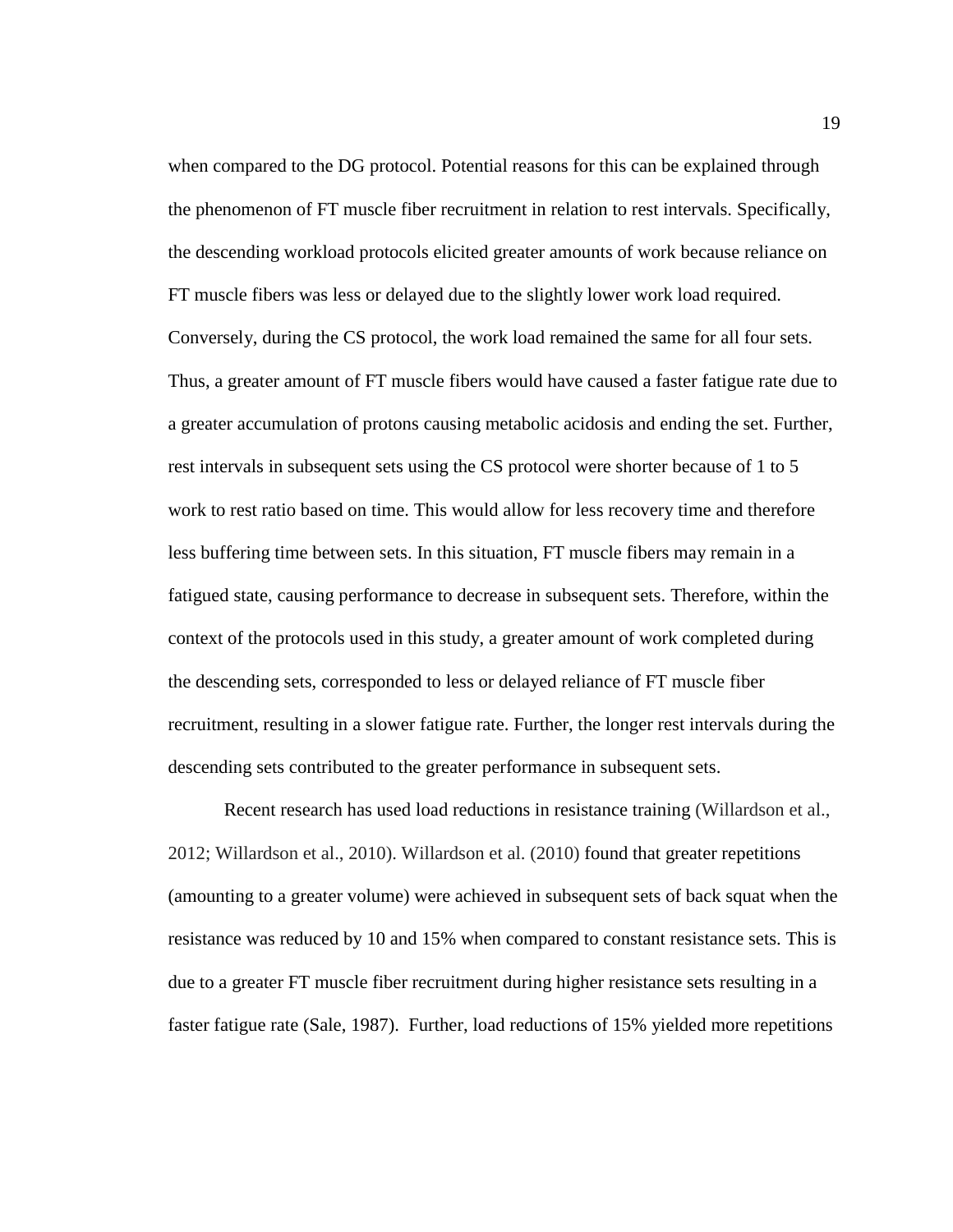than load reductions of 10%. The authors alluded to this to this being dependent training background of the individual. Specifically, if a subject had a background of lifting with moderate to high repetition sets and short rest intervals, they would be more adapted to exercise that causes fatigue (Kraemer et al., 1987). In the current study, significantly greater set times (corresponding to greater amounts of anaerobic work) were completed during the descending workload protocols (DS, DG) when compared to the constant workload protocol (CS). Similar to previously discussed research, this is likely due to a greater FT muscle fiber recruitment during constant sets. An additional key finding from the current study was that a significantly greater amount of anaerobic work was completed during the DS protocol when compared to the DG protocol. This sheds light on the relationship between reductions in speed vs. reductions in grade. Specifically, it appears that within the context of the parameters of this study, a greater amount of FT muscle fibers are recruited from the higher speed aspect than the higher grade aspect.

Stride frequency was not significantly different between the four sets within the CS protocol. However, in the DS and DG protocols stride frequency decreased in subsequent sets and was significantly different from the CS in the  $3<sup>rd</sup>$  and  $4<sup>th</sup>$  sets. Further, the DS was significantly lower that the  $4<sup>th</sup>$  set of the DG. There appeared to be an inverse relationship between anaerobic work achieved and stride frequency per set. Specifically, for a given set, the greater the work, the lower the stride frequency (Figure 3). Nyberg (2016) showed that muscle glycogen is depleted preferentially from FT muscle fibers during intense exercise, supporting the previously discussed notion that high intensity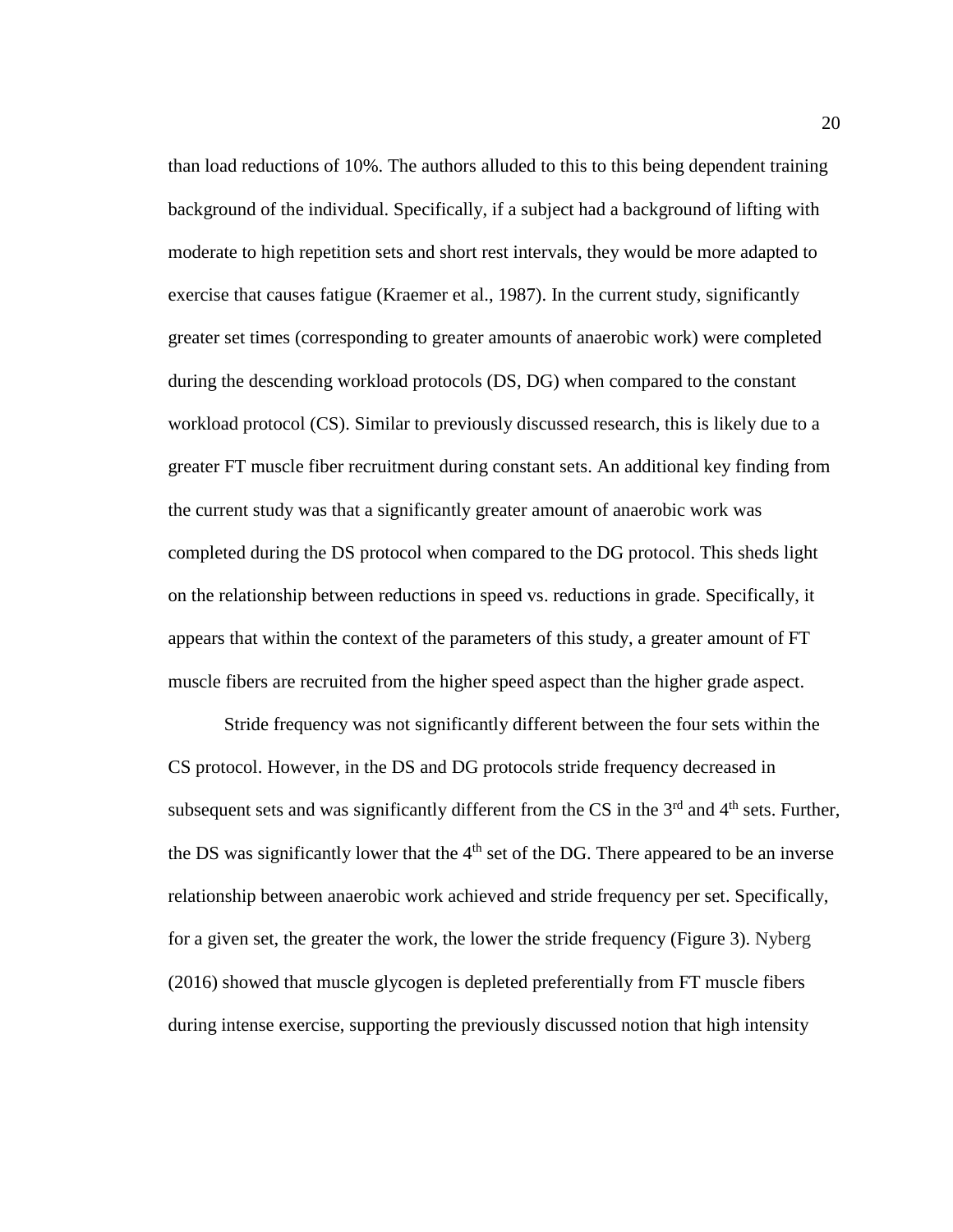exercise recruits a greater FT muscle fiber recruitment. In the current study, stride frequency decreased as work achieved per set increased. This suggests a relationship between stride frequency and FT muscle fiber recruitment, such that the lower the stride frequency for a given set, the less FT motor unit recruitment. Studies using the mode of cycling have found energetically optimal stride frequencies during submaximal exercise (Sacchetti, Lenti, Di Palumbo, & De Vito, 2010; Umberger, Gerritsen & Martin, 2006). However, the exercise intensities used in these studies would have relied on predominately on aerobic metabolism, which is associated with the use of fatigue resistant, ST muscle fibers (Sacchetti, 2010). Given the energetic and mechanical differences between slow twitch and fast twitch muscle fibers (Bottinelli & Reggiani, 2000), optimal stride frequencies at anaerobic exercise intensities, which are associated with FT muscle fibers, may be more difficult to discover.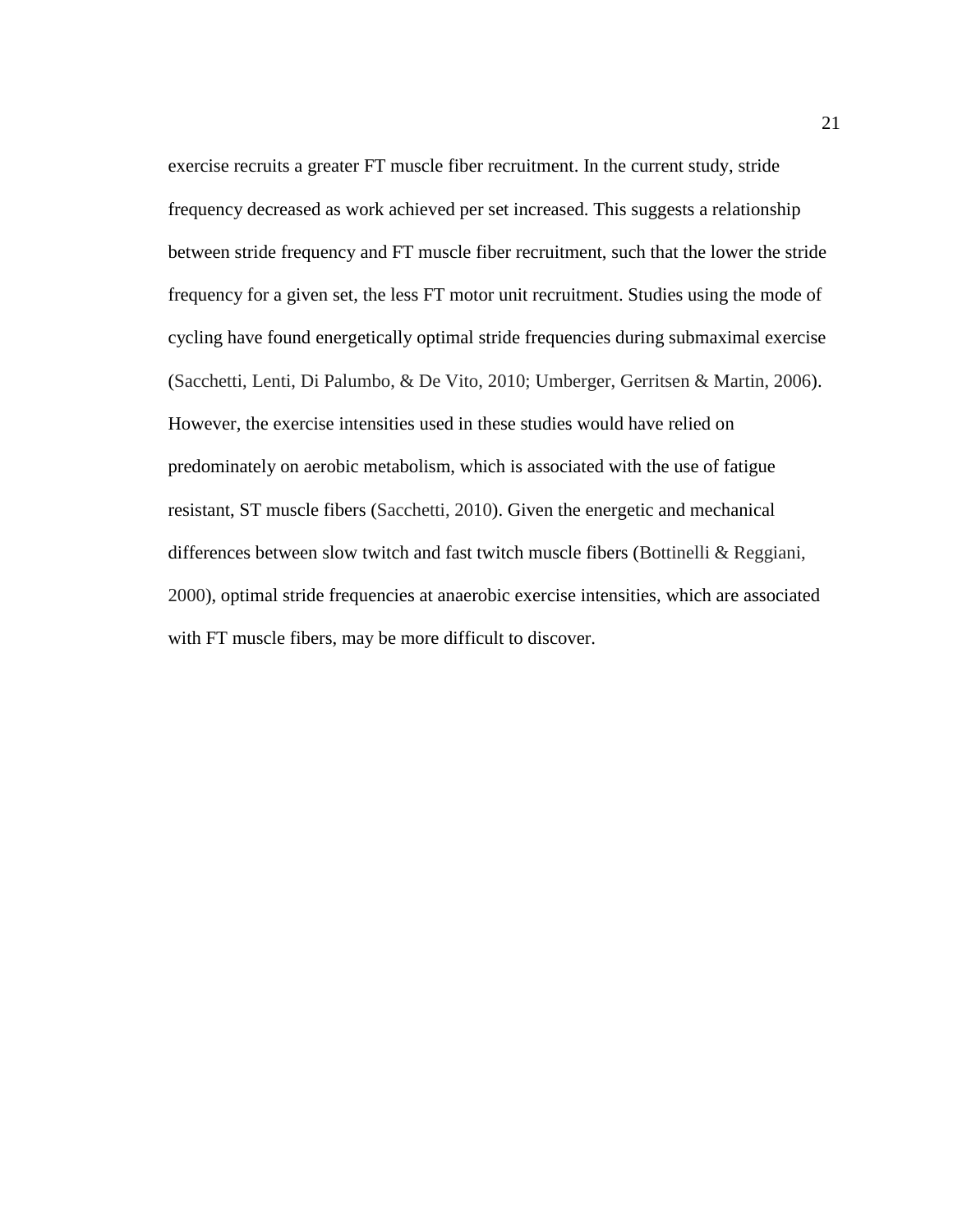### **CONCLUSIONS**

Descending workload sets during anaerobic treadmill running resulted in greater total work achieved when compared to constant workload sets. This was likely due to less or delayed reliance of FT muscle recruitment, resulting in a slower fatigue rate and the relatively longer rest intervals allowing for greater recovery. Additionally, the DS protocol elicited a greater amount of total work than the DG protocol, suggesting that a greater amount of FT muscle fibers are recruited from the higher speed aspect of this exercise compared to the higher grade aspect. The stride frequency of a given set appeared to have a negative relationship with anaerobic work completed during a given set, suggesting that stride frequency influences performance. There is little research relating stride frequency and FT motor unit recruitment to performance during high intensity running suggesting a future research path.

# Practical Applications

The findings of this study could improve the quality of exercise focusing on anaerobic capacity and the associated aerobic fitness improvements. This study manipulated parameters of the AST to elicit exercise times to effectively tax anaerobic capacity. Coaches and trainers could use this information to manipulate an exercise program to achieve the greatest amount of work to elicit a specific exercise goal or variable. Given the reliance of both anaerobic and aerobic metabolism (and their associated muscle fibers) during the protocols used in this study, these findings are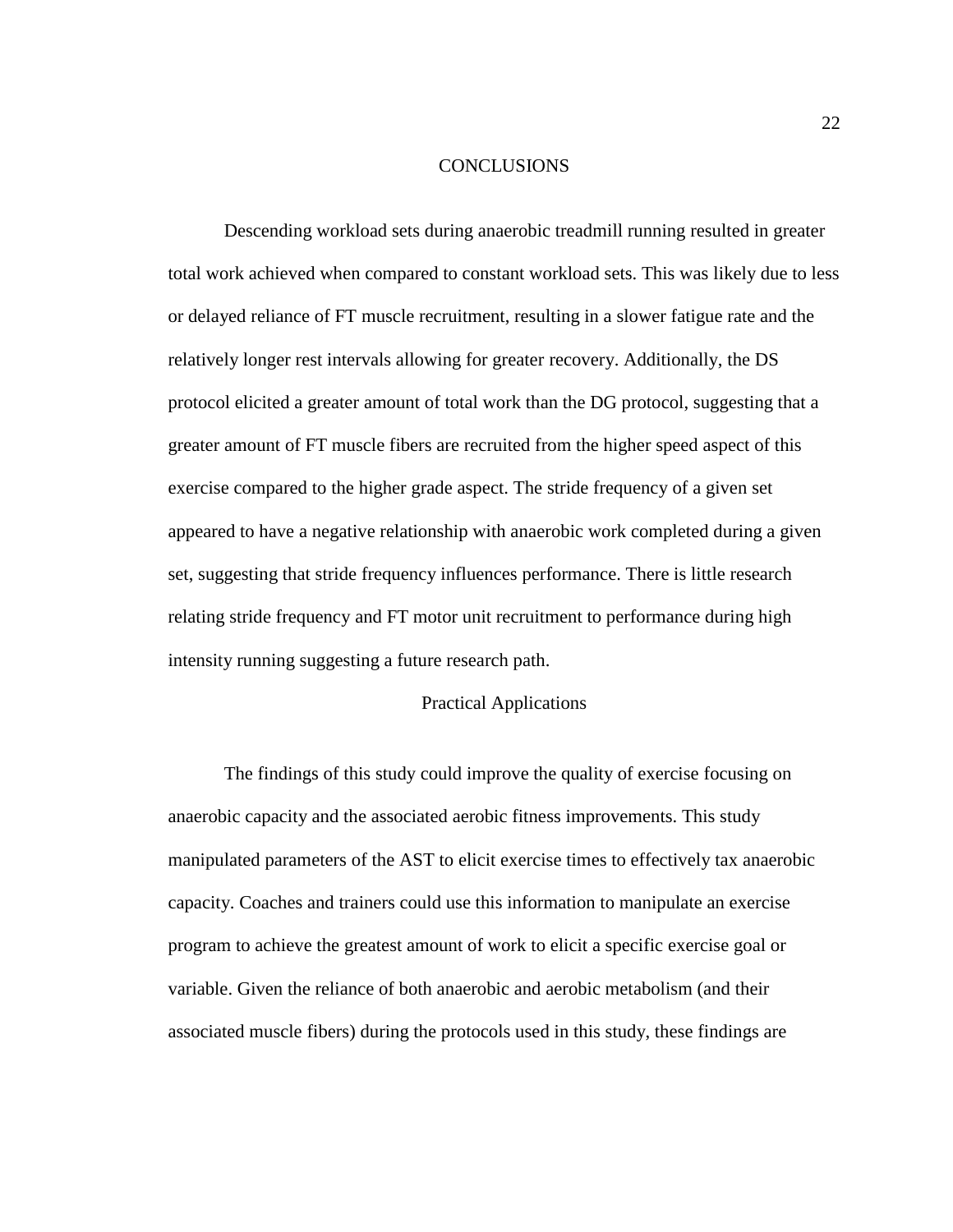applicable to many sports in which both energy systems are required. Training programs could be made using similar protocols to increase factors including anaerobic work capacity, fast or slow twitch muscle fiber recruitment and buffering capacity in the hopes of increasing performance in the applicable sports and occupations.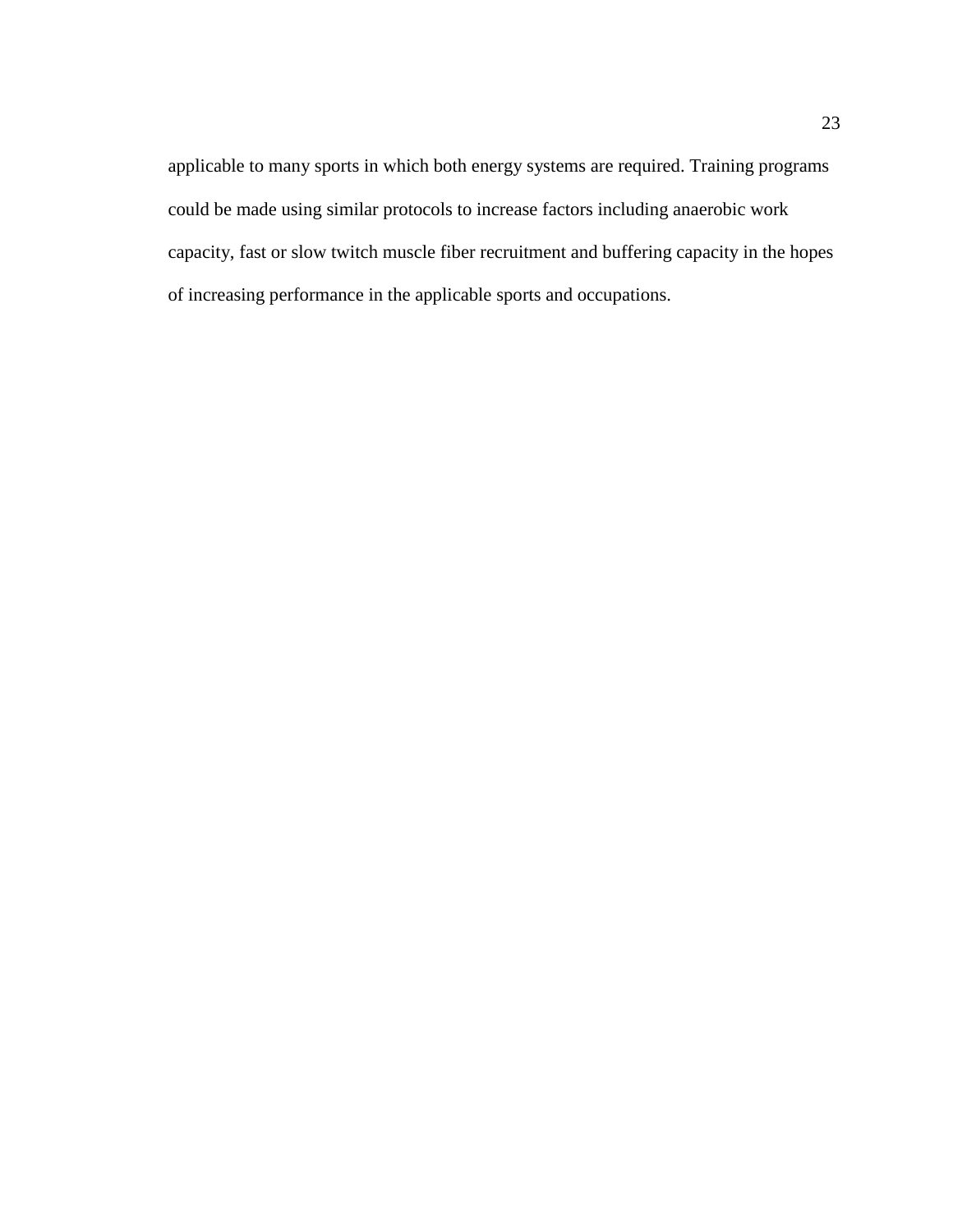### REFERENCES

Anderson, T., & Kearney, J. T. (1982). Effects of three resistance training programs on muscular strength and absolute and relative endurance. *Research Quarterly for Exercise and Sport*, *53*(1), 1-7.

Baechle, T. R., Earle, R. W., & National Strength & Conditioning Association (U.S.). (2000). Essentials of strength training and conditioning. Champaign, Ill: Human Kinetics.

Bar-Or, O., Dotan, R., Inbar, O., Rothstein, A., Karlsson, J., & Tesch, P. (1980). Anaerobic capacity and muscle fiber type distribution in man. *International Journal of Sports Medicine*, *1*(02), 82-85.

Beam, W. (2011). Exercise Physiology Laboratory Manual. New York, NY: McGraw-Hill.

Bottinelli, R. Y. C. R., & Reggiani, C. (2000). Human skeletal muscle fibres: molecular and functional diversity. *Progress in biophysics and molecular biology*, *73*(2), 195-262.

Burgomaster, K. A., Hughes, S. C., Heigenhauser, G. J., Bradwell, S. N., & Gibala, M. J. (2005).Six sessions of sprint interval training increases muscle oxidative potential and cycle endurance capacity in humans. *Journal of applied physiology*, *98*(6), 1985-1990.

Burgomaster, K. A., Heigenhauser, G. J., & Gibala, M. J. (2006). Effect of short-term sprint interval training on human skeletal muscle carbohydrate metabolism during exercise and time-trial performance. *Journal of applied physiology*, *100*(6), 2041-2047.

Burgomaster, K. A., Howarth, K. R., Phillips, S. M., Rakobowchuk, M., MacDonald, M. J., McGee, S. L., & Gibala, M. J. (2008). Similar metabolic adaptations during exercise after low volume sprint interval and traditional endurance training in humans. *The Journal of physiology*,*586*(1), 151-160.

Burke, L. M. (1997). Nutrition for post-exercise recovery. *Australian journal of science and medicine in sport*, *29*(1), 3-10.

Campos, G. E., Luecke, T. J., Wendeln, H. K., Toma, K., Hagerman, F. C., Murray, T. F., ... & Staron, R. S. (2002). Muscular adaptations in response to three different resistancetraining regimens: specificity of repetition maximum training zones. *European journal of applied physiology*, *88*(1), 50-60.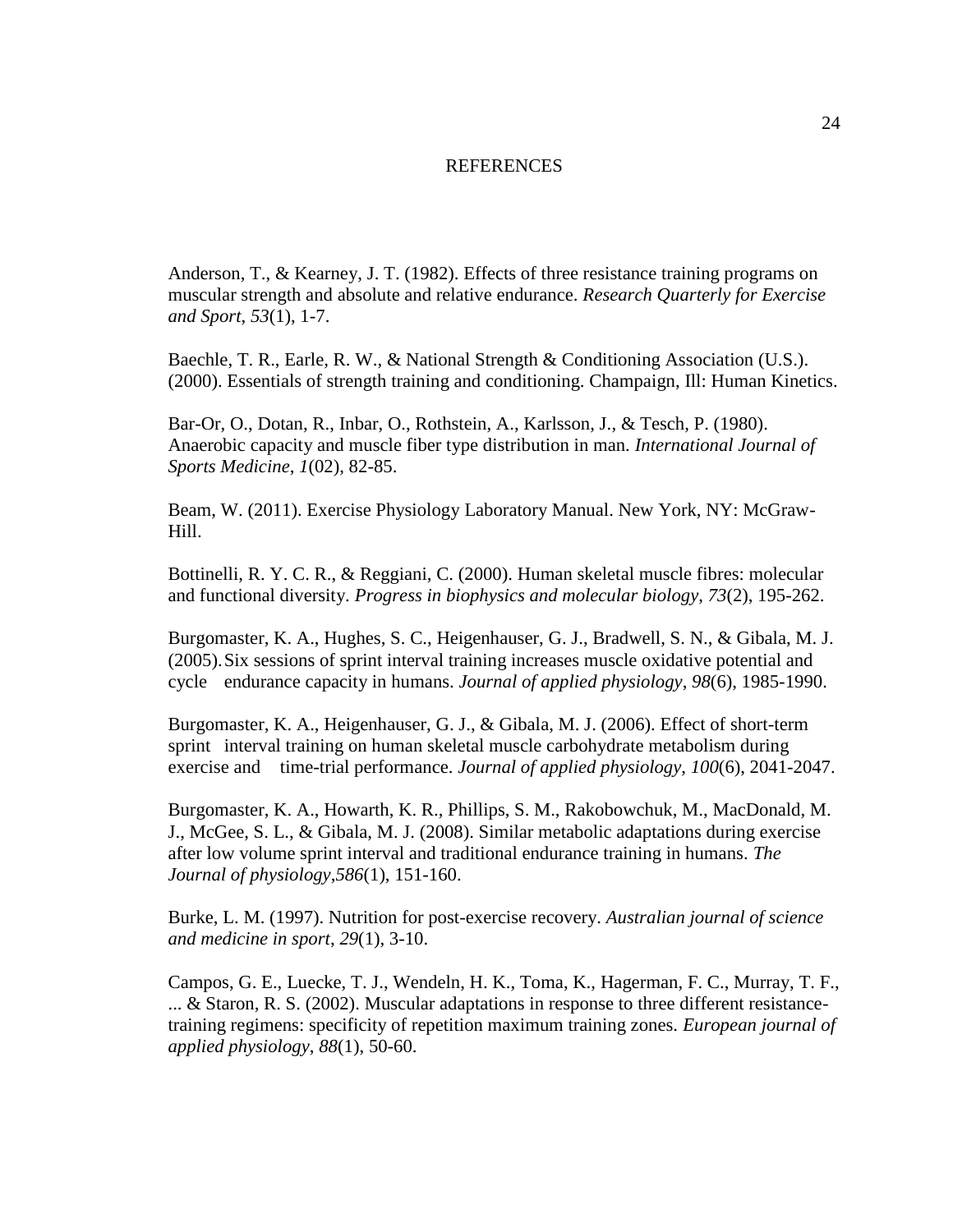Calmelat, R. (2000). Unpublished master's project, California State University, Fullerton.

Cheetham, M. E., Boobis, L. H., Brooks, S., & Williams, C. (1986). Human muscle metabolism during sprint running. *Journal of Applied Physiology*, *61*(1), 54-60.

Cunningham, D. A., Faulkner, J. A. (1969). The effect of training on aerobic and anaerobic metabolism during a short exhaustive run. *Medicine & Science in Sports & Exercise*, *1*(2), 65-69.

Duffield, R., Dawson, B., & Goodman, C. (2005). Energy system contribution to 400 metre and 800-metre track running. *Journal of Sports Sciences*, *23*(3), 299-307.

Faraji, H., Vatani, D. S., & Arazi, H. (2011). The effect of two rest intervals on the workout volume completed during lower body resistance exercise. *Kinesiology*, *43*(1).

Gaitanos, G. C., Williams, C., Boobis, L. H., & Brooks, S. (1993). Human muscle metabolism during intermittent maximal exercise. *Journal of applied physiology*, *75*(2), 712-719.

Green, S. (1995). Measurement of anaerobic work capacities in humans. *Sports Medicine*, *19*(1), 32-42.

Gibala, M. J., Little, J. P., Van Essen, M., Wilkin, G. P., Burgomaster, K. A., Safdar, A., ... & Tarnopolsky, M. A. (2006). Short‐ term sprint interval versus traditional endurance training: similar initial adaptations in human skeletal muscle and exercise performance. *The Journal of physiology*, *575*(3), 901-911.

Harmer, A. R., McKenna, M. J., Sutton, J. R., Snow, R. J., Ruell, P. A., Booth, J., ... & Carey, M.F. (2000). Skeletal muscle metabolic and ionic adaptations during intense exercise following sprint training in humans. *Journal of applied physiology*, *89*(5), 1793- 1803.

Hermansen, L., & Medbø, J. I. (1984). The relative significance of aerobic and anaerobic processes during maximal exercise of short duration. In *Physiological chemistry of training and detraining* (pp. 56-67). Karger Publishers.

Jones, N. L., McCartney, N., McComas, A. J., & McMaster. International Symposium on Human Muscle Power (1984: McMaster University). (1986). *Human muscle power*. Champaign, Ill. Human Kinetics Publishers.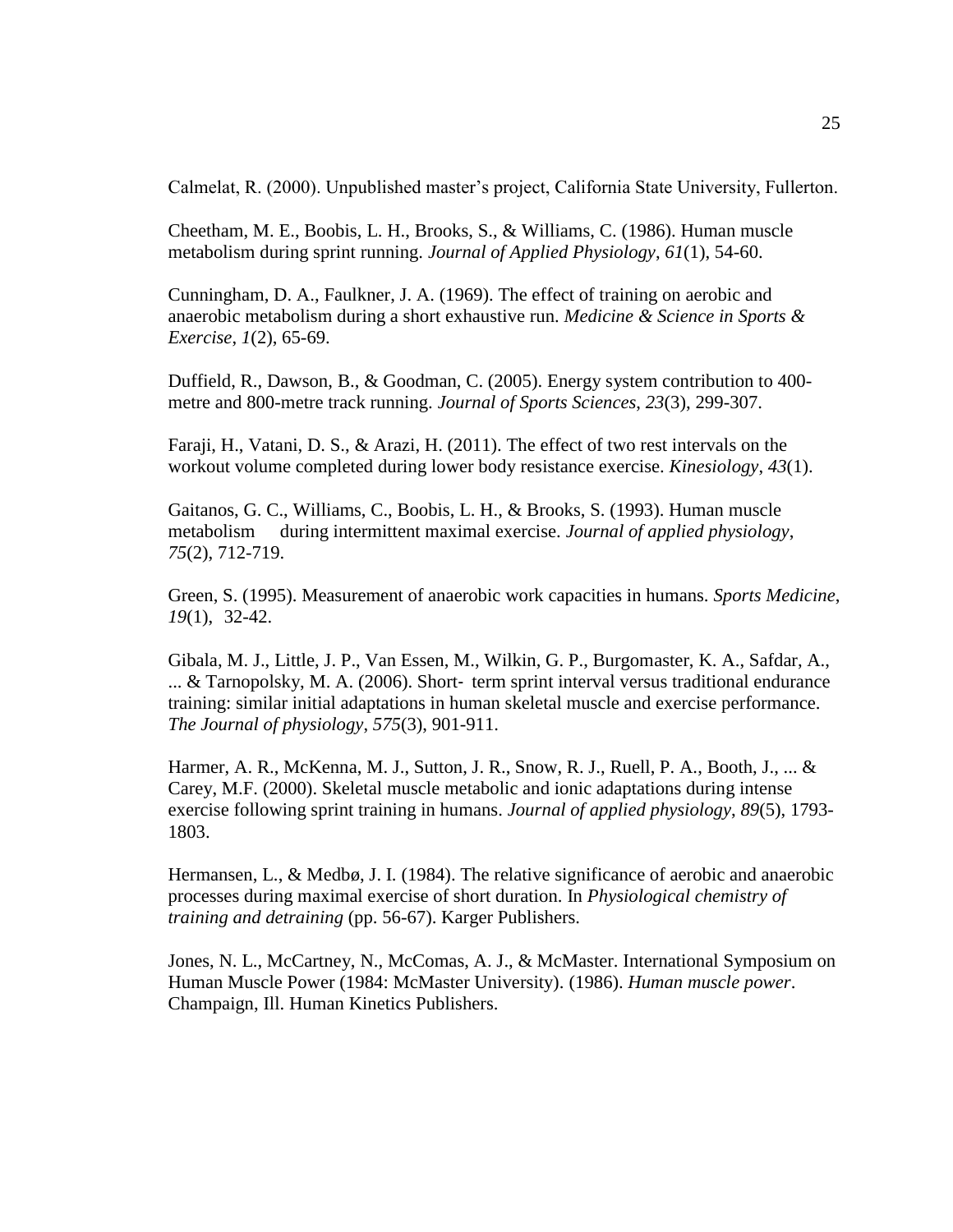Jones, A. M., Vanhatalo, A., Burnley, M., Morton, R. H., & Poole, D. C. (2010). Critical power: implications for determination of VO2max and exercise tolerance. *Med Sci Sports Exerc*, *42*(10), 1876-90.

Kraemer, W. J., Noble, B. J., Clark, M. J., & Culver, B. W. (1987). Physiologic responses to heavy-resistance exercise with very short rest periods. *International journal of sports medicine*, *8*(04), 247-252.

MacDougall, J. D., Hicks, A. L., MacDonald, J. R., McKelvie, R. S., Green, H. J., & Smith, K.M. (1998). Muscle performance and enzymatic adaptations to sprint interval training. *Journal of applied physiology*, *84*(6), 2138-2142.

McKenna, M. J., Schmidt, T. A., Hargreaves, M., Cameron, L., Skinner, S. L., & Kjeldsen, K.(1993). Sprint training increases human skeletal muscle Na  $(+)$ -K $(+)$ -ATPase concentration and improves K+ regulation. *Journal of Applied Physiology*, *75*(1), 173-180.

Meckel, Y., Gefen, Y., Nemet, D., & Eliakim, A. (2012). Influence of short vs. long repetition sprint training on selected fitness components in young soccer players. *The Journal of Strength & Conditioning Research*, *26*(7), 1845-1851.

Nevill, M. E., Boobis, L. H., Brooks, S. T. E. P. H. E. N., & Williams, C. L. Y. D. E. (1989).Effect of training on muscle metabolism during treadmill sprinting. *Journal of appliedphysiology*, *67*(6), 2376-2382.

Nyberg, M., Fiorenza, M., Lund, A., Christensen, M., Rømer, T., Piil, P., ... & Gunnarsson, T. P. (2016). Adaptations to speed endurance training in highly trained soccer players. *Medicine & Science in Sports & Exercise*, *48*(7), 1355-1364.

Pescatello, L. S., & American College of Sports Medicine. (2014). *ACSM's guidelines for exercise testing and prescription*. Philadelphia: Wolters Kluwer/Lippincott Williams & Wilkins Health.

Rahimi, R. (2005). Effect of different rest intervals on the exercise volume completed during squat bouts. *Journal of sports science & medicine*, *4*(4), 361.

Ratamess, N. A., Falvo, M. J., Mangine, G. T., Hoffman, J. R., Faigenbaum, A. D., & Kang, J. (2007). The effect of rest interval length on metabolic responses to the bench press exercise. *European journal of applied physiology*, *100*(1), 1-17.

Robergs buffering) Robergs, R. A. (2002). Blood acid-base buffering: Explanation of the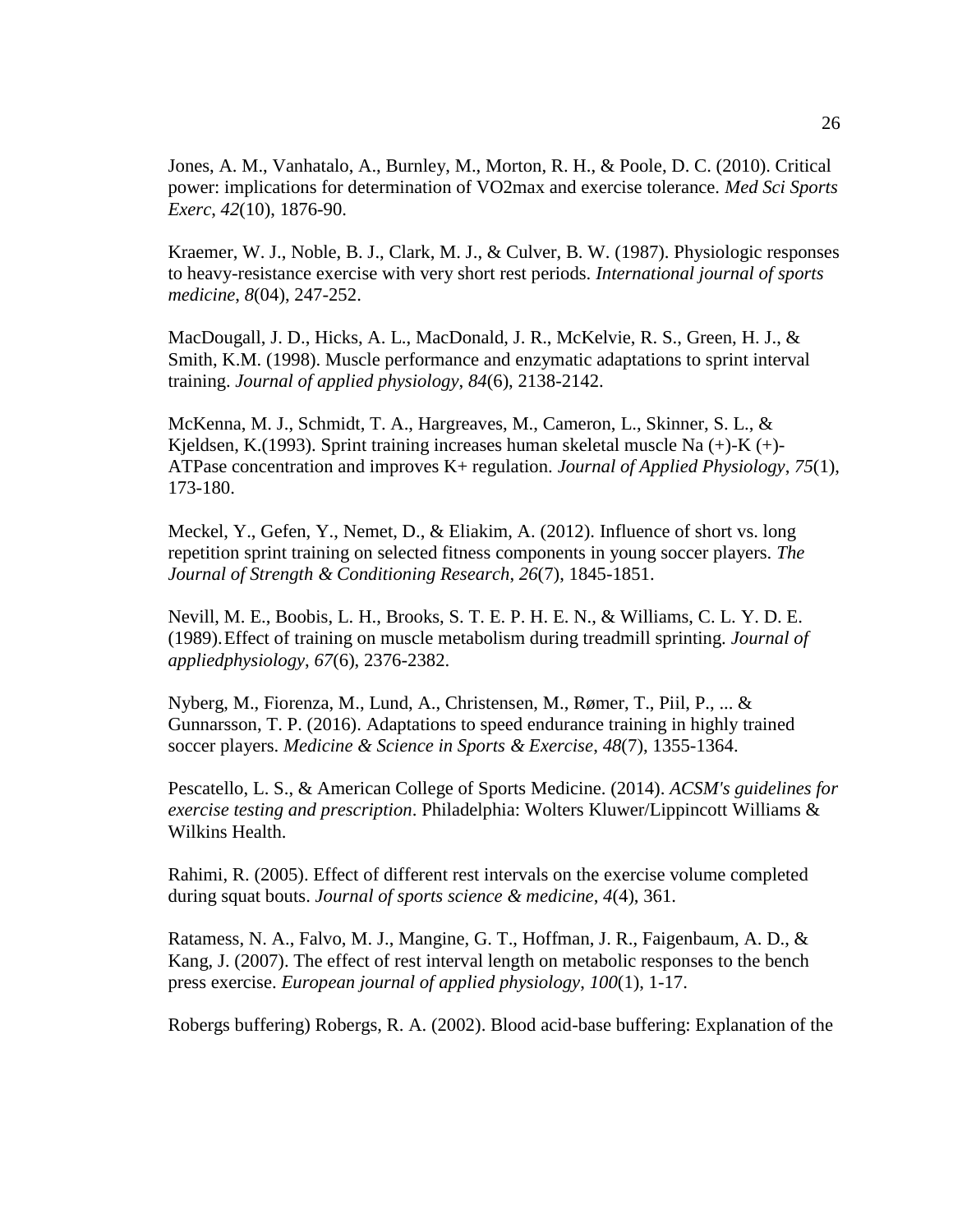effectiveness of bicarbonateand citrate ingestion. *Journal of Exercise Physiology Online*, *5*(3), 1-5.

Robergs, R. A., Ghiasvand, F., & Parker, D. (2004). Biochemistry of exercise-induced metabolic acidosis. *American Journal of Physiology-Regulatory, Integrative and Comparative Physiology*, *287*(3), R502-R516.

Sacchetti, M., Lenti, M., Di Palumbo, A. S., & De Vito, G. (2010). Different effect of stride frequency on cycling efficiency between young and older cyclists. *Medicine & Science in Sports &Exercise*, *42*(11), 2128-2133.

Sale, D. G. (1987). 5 Influence of Exercise and Training on Motor Unit Activation. *Exercise and sport sciences reviews*, *15*(1), 95-152.

Spierer, D. K., Goldsmith, R., Baran, D. A., Hryniewicz, K., & Katz, S. D. (2004). Effects of active vs. passive recovery on work performed during serial supramaximal exercise tests. *International journal of sports medicine*, *25*(02), 109-114.

Stone, W. J., & Coulter, S. P. (1994). Strength/Endurance Effects From Three Resistance Training Protocols With Women. *The Journal of Strength & Conditioning Research*, *8*(4), 231-234.

Sloth, M., Sloth, D., Overgaard, K., & Dalgas, U. (2013). Effects of sprint interval training on VO2max and aerobic exercise performance: a systematic review and meta‐ analysis. *Scandinavian journal of medicine & science in sports*, *23*(6), e341-e352.

Taylor, A.W., Gollnick, P.D., Green, H.J., Ianuzzo, C., Noble, E.G., Metivier, G. &Sutton , J.R., (1990) *Biochemistry of exercise* VII. Champaigne, IL: Human Kinetics. 333-339.

Thomas, C., Plowman, S. A., & Looney, M. A. (2002). Reliability and validity of the anaerobic speed test and the field anaerobic shuttle test for measuring anaerobic work capacity in soccer players. *Measurement in physical education and exercise science*, *6*(3), 187-205.

Umberger, B. R., Gerritsen, K. G., & Martin, P. E. (2006). Muscle fiber type effects on energetically optimal stride frequencys in cycling. *Journal of biomechanics*, *39*(8), 1472- 1479.

Vandewalle, H., Kapitaniak, B., Grün, S., Raveneau, S., & Monod, H. (1989). Comparison between a 30-s all-out test and a time-work test on a cycle ergometer. *European journal of applied physiology and occupational physiology*, *58*(4), 375-381.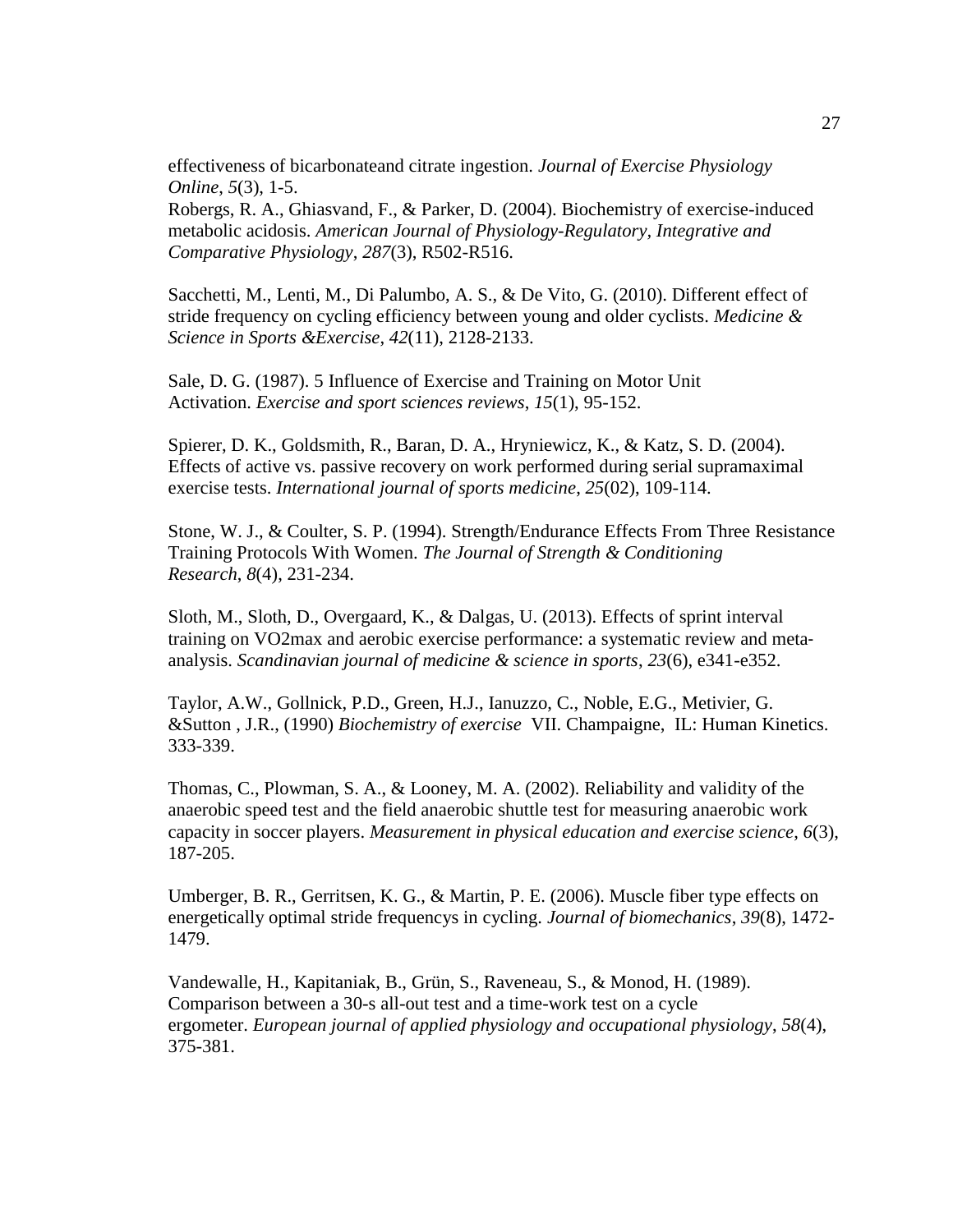Weiss, L. W. (1991). The Obtuse Nature of Muscular Strength: The Contribution of Rest to its Development and Expression. *The Journal of Strength & Conditioning Research*, *5*(4), 219-227.

Weston, A. R., Myburgh, K. H., Lindsay, F. H., Dennis, S. C., Noakes, T. D., & Hawley, J. A. (1996). Skeletal muscle buffering capacity and endurance performance after high intensity interval training by well-trained cyclists. *European journal of applied physiology and occupational physiology*, *75*(1), 7-13.

Willardson, J. M., & Burkett, L. N. (2006). The effect of rest interval length on the sustainability of squat and bench press repetitions. *Journal of Strength and Conditioning Research*, *20*(2), 400.

Willardson, J. M., & Burkett, L. N. (2005). A comparison of 3 different rest intervals on the exercise volume completed during a workout. *Journal of Strength and Conditioning Research*, *19*(1), 23.

Willardson, J. M., Simão, R., & Fontana, F. E. (2012). The effect of load reductions on repetition

performance for commonly performed multijoint resistance exercises. *The Journal of Strength & Conditioning Research*, *26*(11), 2939-2945.

Willardson, J. M., Kattenbraker, M. S., Khairallah, M., & Fontana, F. E. (2010). Research note: effect of load reductions over consecutive sets on repetition performance. *The Journal of Strength & Conditioning Research*, *24*(3), 879-884.

Willoughby, T. N., Thomas, M. P., Schmale, M. S., Copeland, J. L., & Hazell, T. J. (2016). Four weeks of running sprint interval training improves cardiorespiratory fitness in young and middle-aged adults. *Journal of sports sciences*, *34*(13), 1207-1214.

Zemková, E., & Hamar, D. (2004). All-out" tethered running as an alternative to Wingate anaerobic test. *Kinesiology*, *36*(2), 165-172.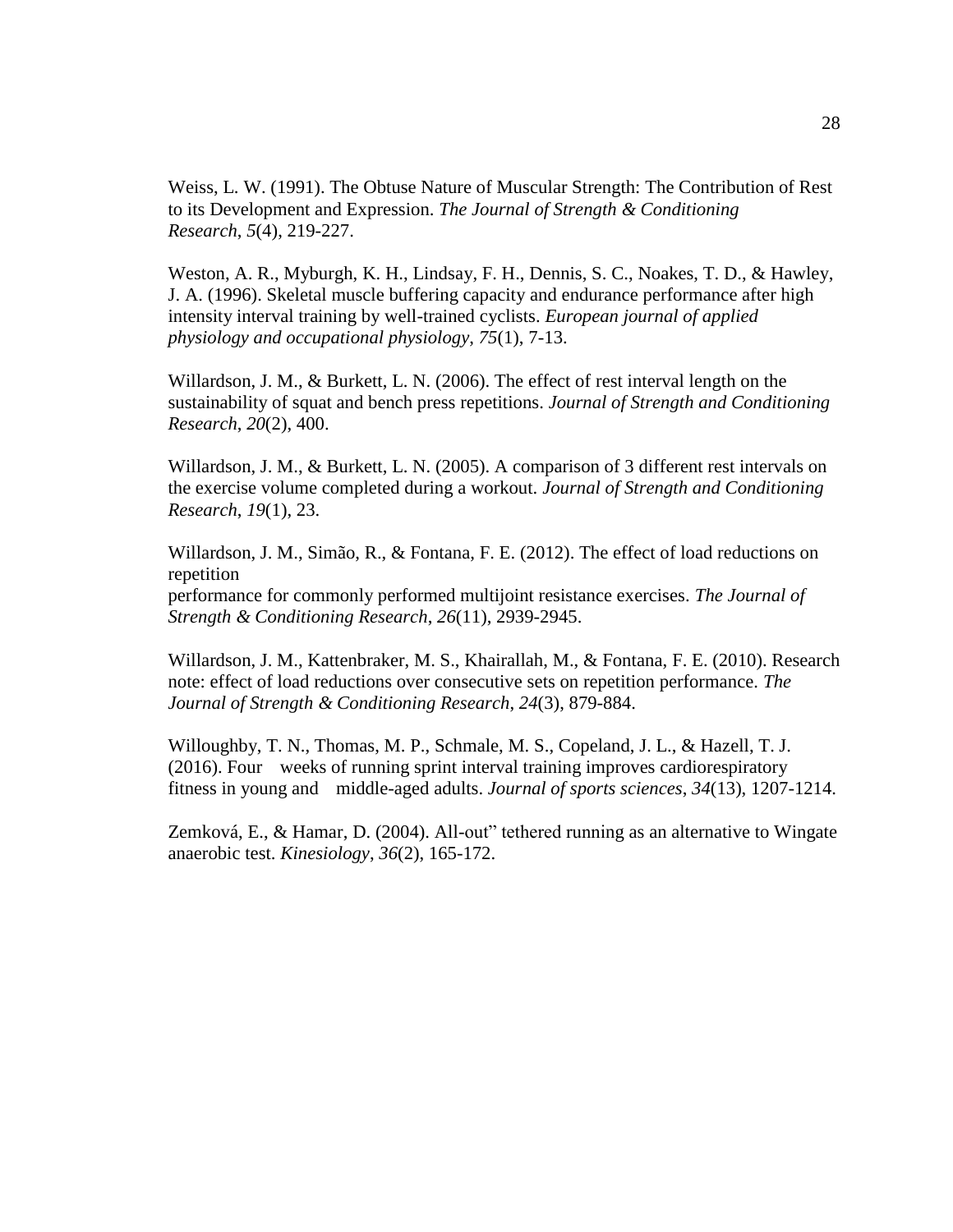| <b>Study</b>            | <b>Mode</b> | Number of   | <b>Duration of Sets</b> | Study length/   | <b>Measure that</b> |
|-------------------------|-------------|-------------|-------------------------|-----------------|---------------------|
|                         |             | <b>Sets</b> | (min)                   | Frequency/week  | <b>Increased</b>    |
| $\mathbf{1}$            | Cycling     | $4 - 10$    | $4 - 2.5$               | 7 weeks/ 3x per | Anaerobic           |
|                         |             |             |                         | week            | capacity            |
|                         |             |             |                         |                 | Aerobic capacity    |
| $\boldsymbol{2}$        | Cycling     | $4 - 10$    | $3-4$                   | 7 weeks/3x per  | Anaerobic           |
|                         |             |             |                         | week            | capacity            |
|                         |             |             |                         |                 |                     |
| $\overline{\mathbf{3}}$ | Cycling     | $4 - 10$    | $4-1$                   | 7 weeks/3x per  | Anaerobic           |
|                         |             |             |                         | week            | capacity            |
|                         |             |             |                         |                 |                     |
| $\overline{\mathbf{4}}$ | Cycling     | $4 - 6$     | $\overline{4}$          | 2 weeks/3x per  | Anaerobic           |
|                         |             |             |                         | week            | capacity            |
|                         |             |             |                         |                 | Aerobic capacity    |
| $\overline{5}$          | Cycling     | $4 - 7$     | $\overline{4}$          | 2 weeks/3x per  | Aerobic capacity    |
|                         |             |             |                         | week            |                     |
| 6                       | Cycling     | $4-6$       | $\overline{4}$          | 2 weeks/3x per  | Aerobic capacity    |
|                         |             |             |                         | week            |                     |
| $\overline{7}$          | Cycling     | $4 - 6$     | 4.5                     | 6 weeks/ 3x per | Aerobic capacity    |
|                         |             |             |                         | week            |                     |
|                         |             |             |                         |                 |                     |

Table 2: Literature review table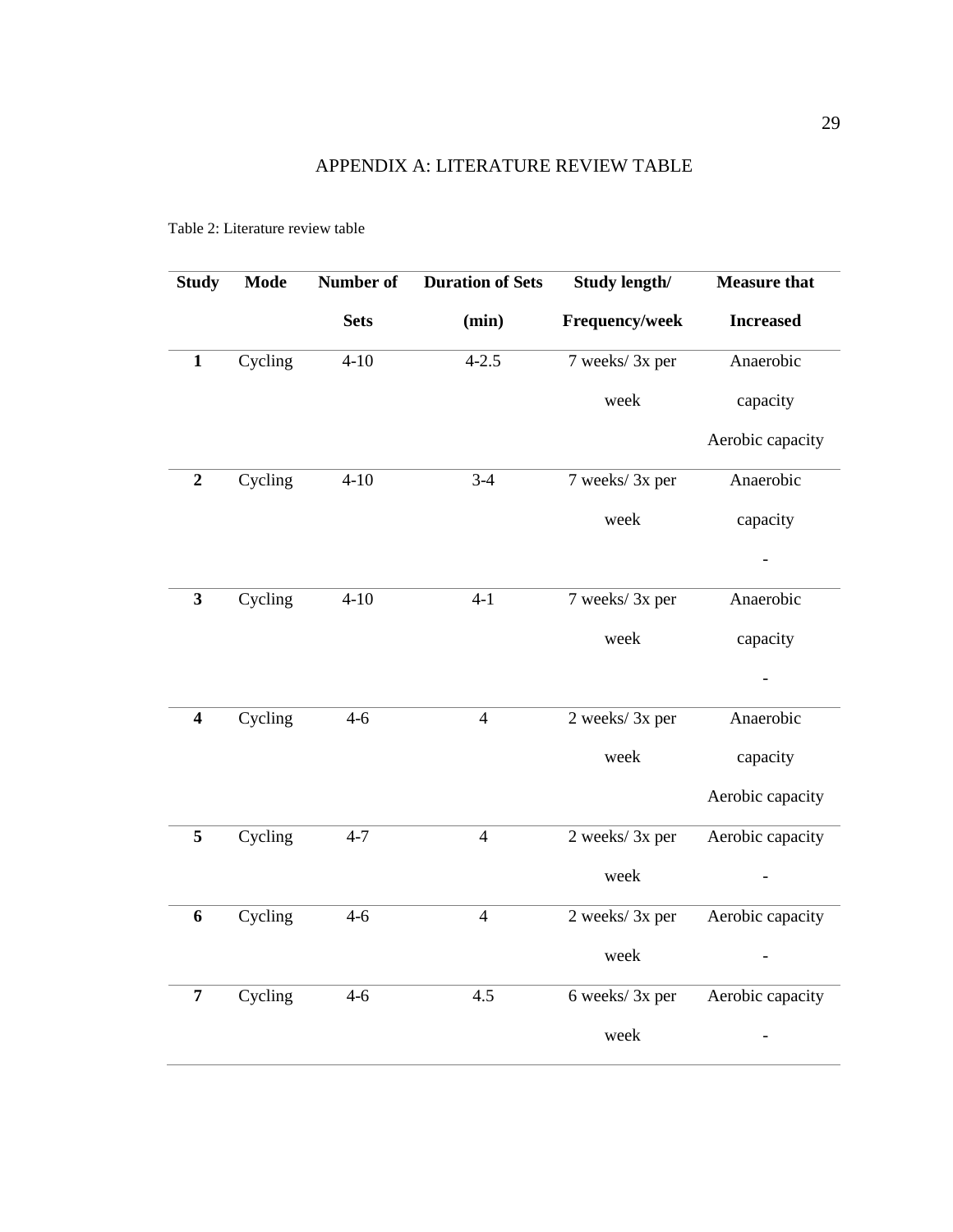| <b>Study</b> | <b>Mode</b> | Number of      | <b>Duration of Sets</b> | <b>Study length/</b> | <b>Measure that</b> |
|--------------|-------------|----------------|-------------------------|----------------------|---------------------|
|              |             | <b>Sets</b>    | (min)                   | Frequency/week       | <b>Increased</b>    |
| 8            | Running     | $\overline{2}$ | 10                      | 8 weeks/3-4x         | Anaerobic           |
|              |             |                |                         | per week             | capacity            |
|              |             |                |                         |                      |                     |
| 9            | Running     | $4 - 6$        | 5                       | 7 weeks/ 3x per      | Anaerobic           |
|              |             |                |                         | week                 | capacity            |
|              |             |                |                         |                      | Aerobic capacity    |
| 10           | Running     | $4 - 6$        | 5                       | 4 weeks/3x per       | Anaerobic           |
|              |             |                |                         | week                 | capacity            |
|              |             |                |                         |                      | Aerobic capacity    |
| 11           | Running     | Until fatigue  | unknown                 | 6 weeks              | Anaerobic           |
|              |             |                |                         |                      | capacity            |
|              |             |                |                         |                      |                     |
| 12           | Running     | $\mathbf{1}$   | Not needed              | 1 session            | N/A                 |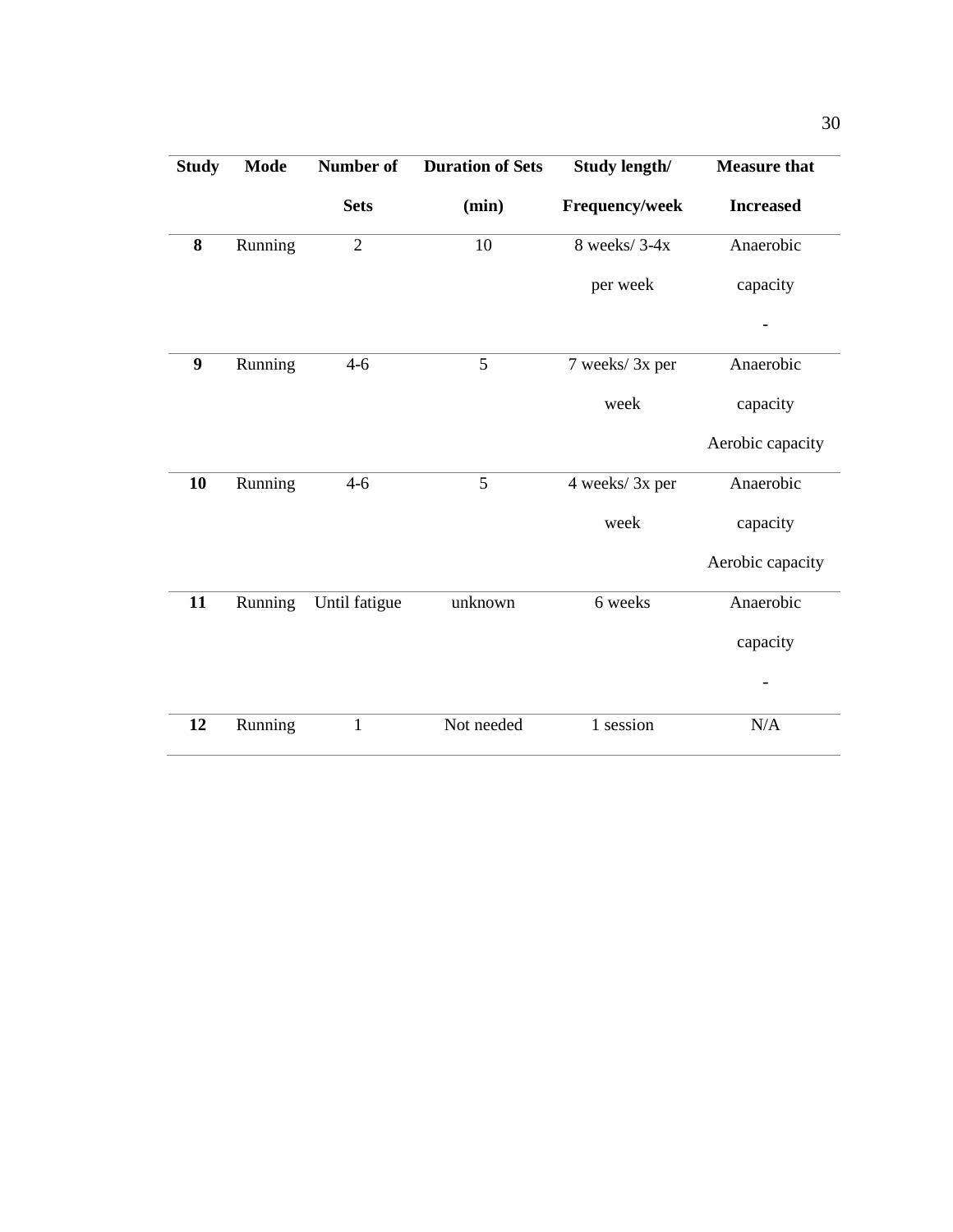# APPENDIX B: INFORMED CONSENT FORM

# **Humboldt State University Department of Kinesiology**

**Consent to Participate in Research**

# **The Effect of Workloads on Work and Mean Power Output during Repetition Training**

# **Purpose and General Information**

You are being asked to participate in a research study conducted by Taylor Kennon (Principle Investigator) and Young Sub Kwon, Ph.D. (supervising staff member). The purpose of this research is to compare the effects of two different work loading methods on work and mean power output during repetition training on a treadmill. This form will explain the study, including possible risks and benefits of participating, so you can make an informed choice about whether or not to participate. Please read this consent form carefully. Feel free to ask the investigators or study staff to explain any information that you do not clearly understand.

**What will happen if I participate?**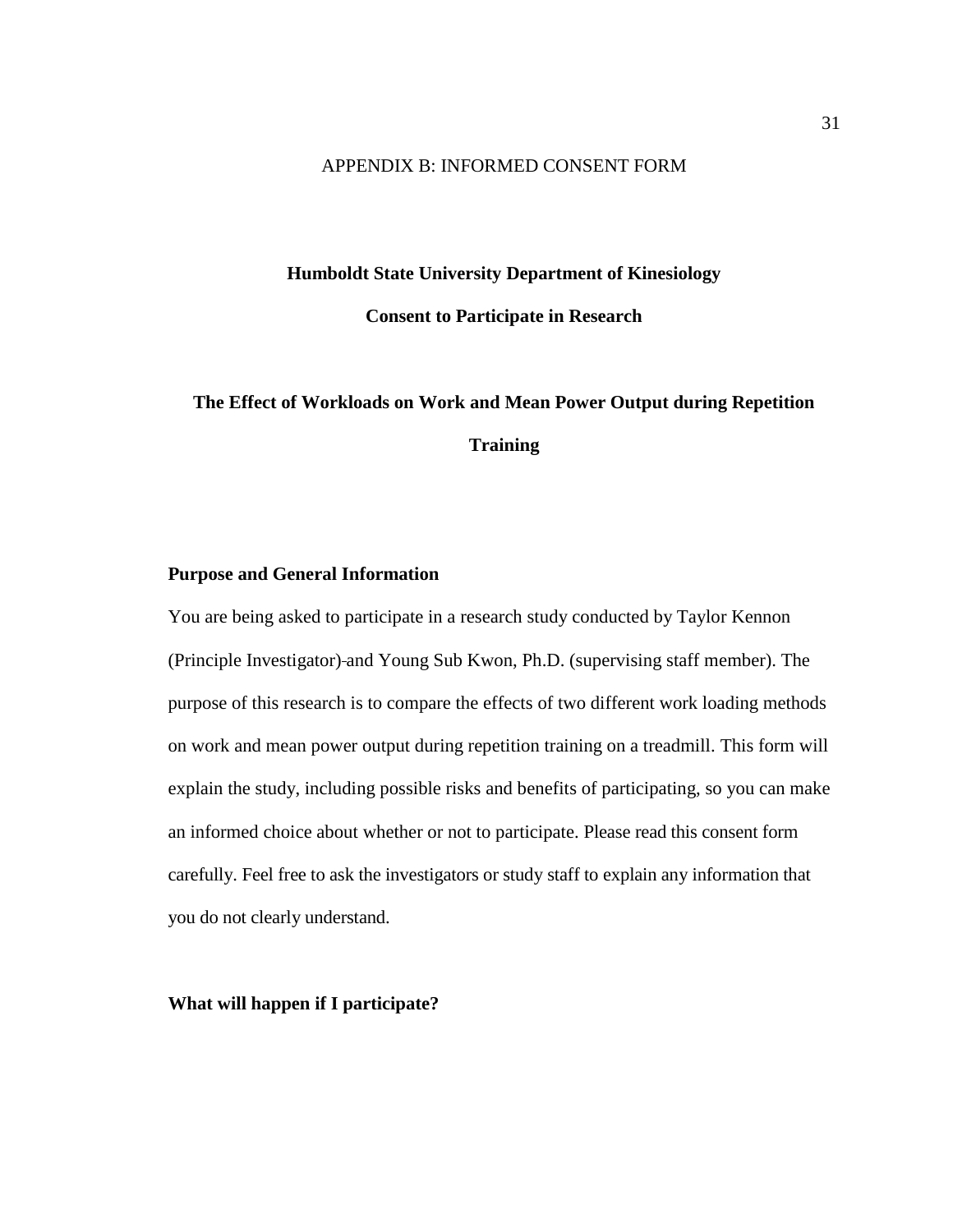This proposed project will be developed based on science and theory in the fields of Exercise Science. All testing will take place in the Human Performance Lab (HPL) and the indoor training facility at Humboldt State University (HSU). For to all sessions, you will be asked to refrain from eating for at least three hours prior. If you agree to be included in this study, you will be asked to read and sign this consent form. Upon signing, the following will occur:

- The study will be described in detail and your questions will be answered, then you will fill out all pre-screening forms in a private room in the Human Performance Lab. You will be introduced to the study, the purposes and procedures, and the risks and benefits. Following this introductory information, a Health History and Activity Questionnaire will be completed. The investigators will provide a detailed description of the protocol both verbally and in writing. You will be encouraged to ask questions.
- The period of this study is from May 1, 2017 through September 1, 2017. Your cardiorespiratory fitness and anaerobic capacity will be assessed in this time period. Cardiorespiratory endurance assessments in a laboratory test and field test will be completed, and anthropometric assessments will be completed.
- The risk of breaching confidentiality will be minimized by using only professional personnel to perform all study activities, identification numbers instead of names, and rooms at times when others will not need access. A private room is available for discussion and testing, and all study data will be kept in a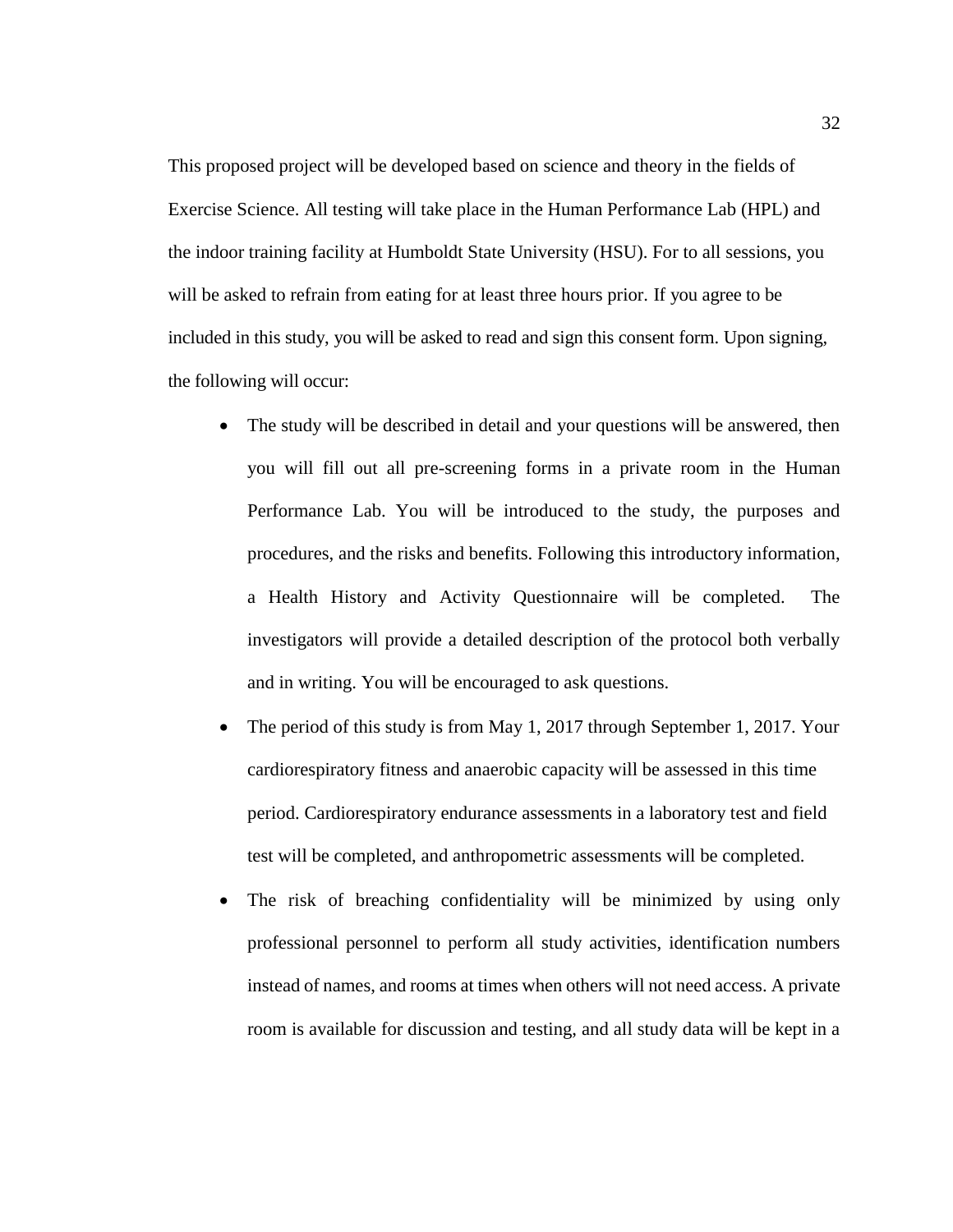file cabinet in the P.I.'s office. All data will continue to be coded so that your identity is not revealed throughout the duration of the research.

• All participants will be required to complete four sessions. Each session will last for approximately 60-75 minutes

## **What are the possible risks or discomforts of being in this study?**

Every effort will be made to protect the information you give us. Every effort will also be made to minimize any risk by allowing proper warm-up. As with any research, there may be unforeseeable risks. These risks include muscle soreness, muscle fatigue, and common injuries and issues associated with exercise.

For more information about risks, contact the Principal Investigator,

Taylor Kennon (707) 834-1966

[tkk99@humboldt.edu](mailto:tkk99@humboldt.edu)

## **How will my information be kept confidential?**

Your name and other identifying information will be maintained in files, available only to authorized members of the research team for the duration of the study. For any information entered into a computer, the only identifier will be a unique study identification (ID)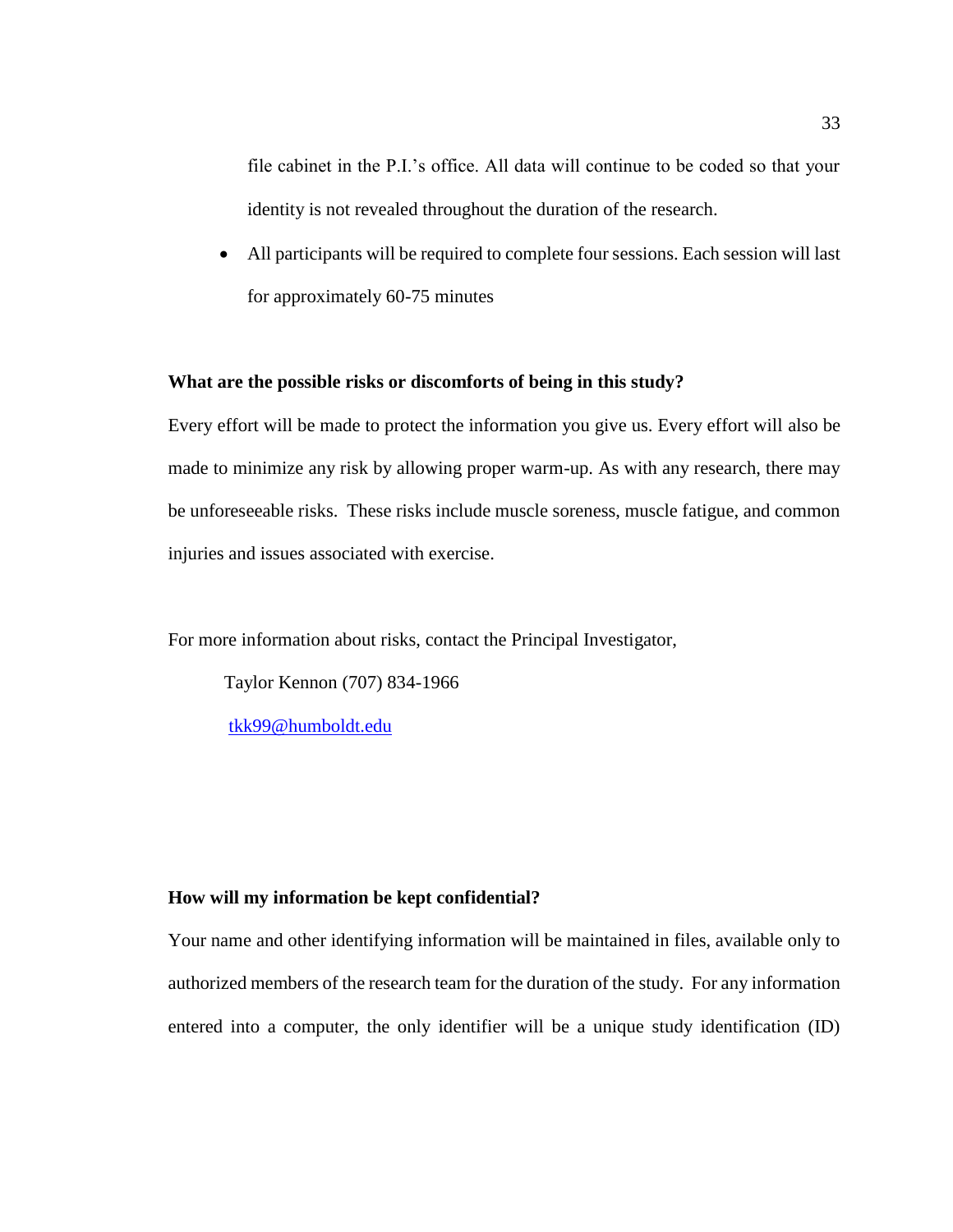number. Any personal identifying information and record linking that information to study ID will be retained for 3 years after the study is completed. After this 3-year period, all digital and hard copies will be destroyed or deleted. Information resulting from this study will be used for research purposes and may be published; however, you will not be identified by name in any publications.

# **Will I be paid for taking part in this study?**

There will be no compensation.

### **Can I stop being in the study once I began?**

Yes, you can withdraw from this study at any time without consequence.

## **Right to Withdraw**

Your authorization for the use of your health information shall not expire or change unless you withdraw or change that information. Your health information will be used as long as it is needed for this study. However, you may withdraw your authorization at any time provided you notify the Humboldt State University investigators in writing. To do this, please contact:

Taylor Kennon

(707) 834-1966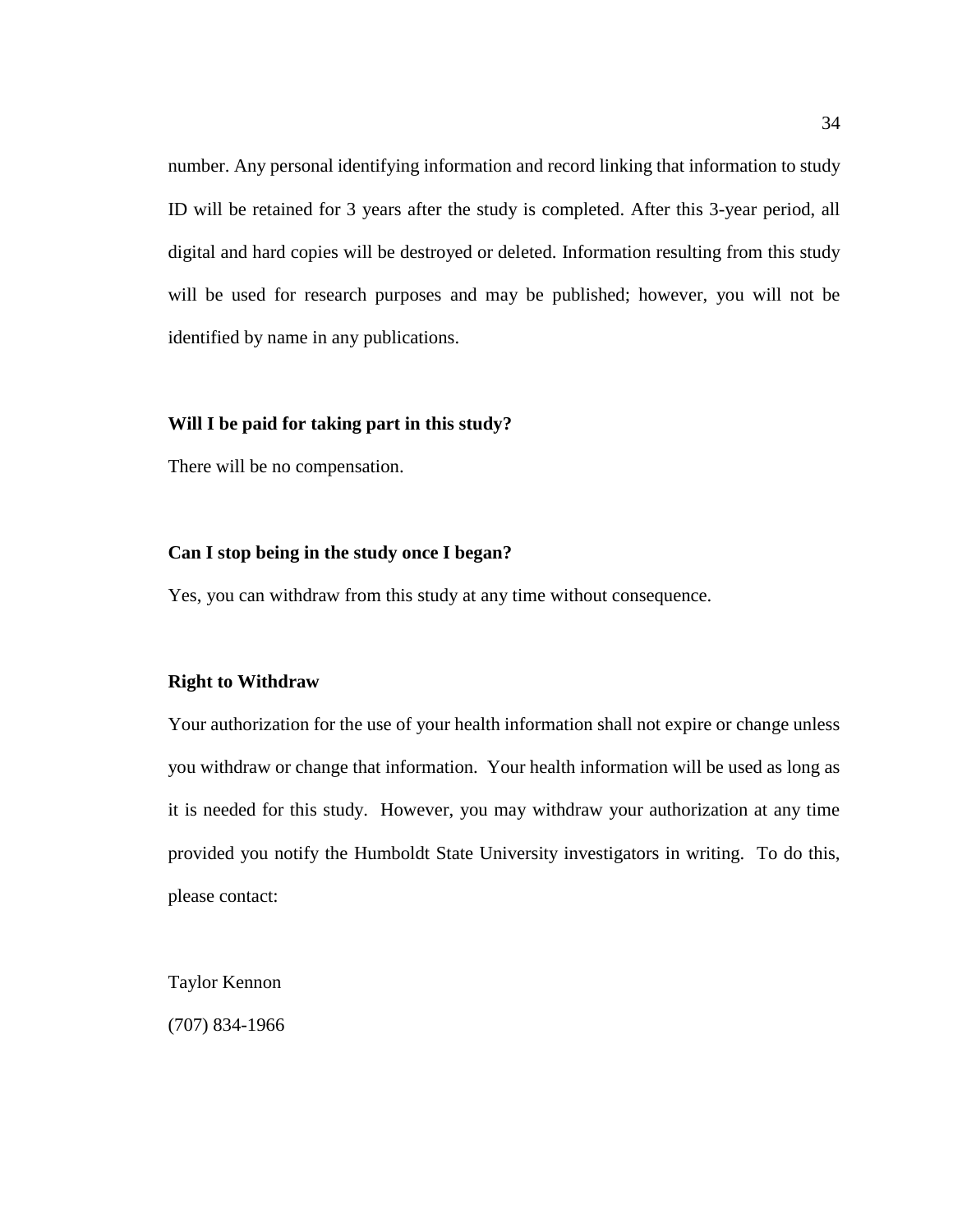# [tkk99@humboldt.edu](mailto:tkk99@humboldt.edu)

Please be aware that the research team will not be required to destroy or retrieve any of your health information that has already been used or shared before your withdrawal is received.

#### **What if I have questions or complaints about this study?**

If you have any questions, concerns, or complaints about this study, please contact Young Sub Kwon, Ph.D. (faculty adviser) at 707.826.5944 from Monday thru Friday 8am - 5pm. (or at 505-350-4345 after hours).

### **If you would like to speak with someone other than the research team,**

If you have any concerns with this study or questions about your rights as a participant, contact the Institutional Review Board for the Protection of Human Subjects at irb@humboldt.edu or (707) 826-5165.

You may email the Institutional Review Board (IRB) at  $irb@humboldt.edu$ . The IRB is a group of people from Humboldt State University and the community who provide independent oversight of safety and ethical issues related to research involving human subjects.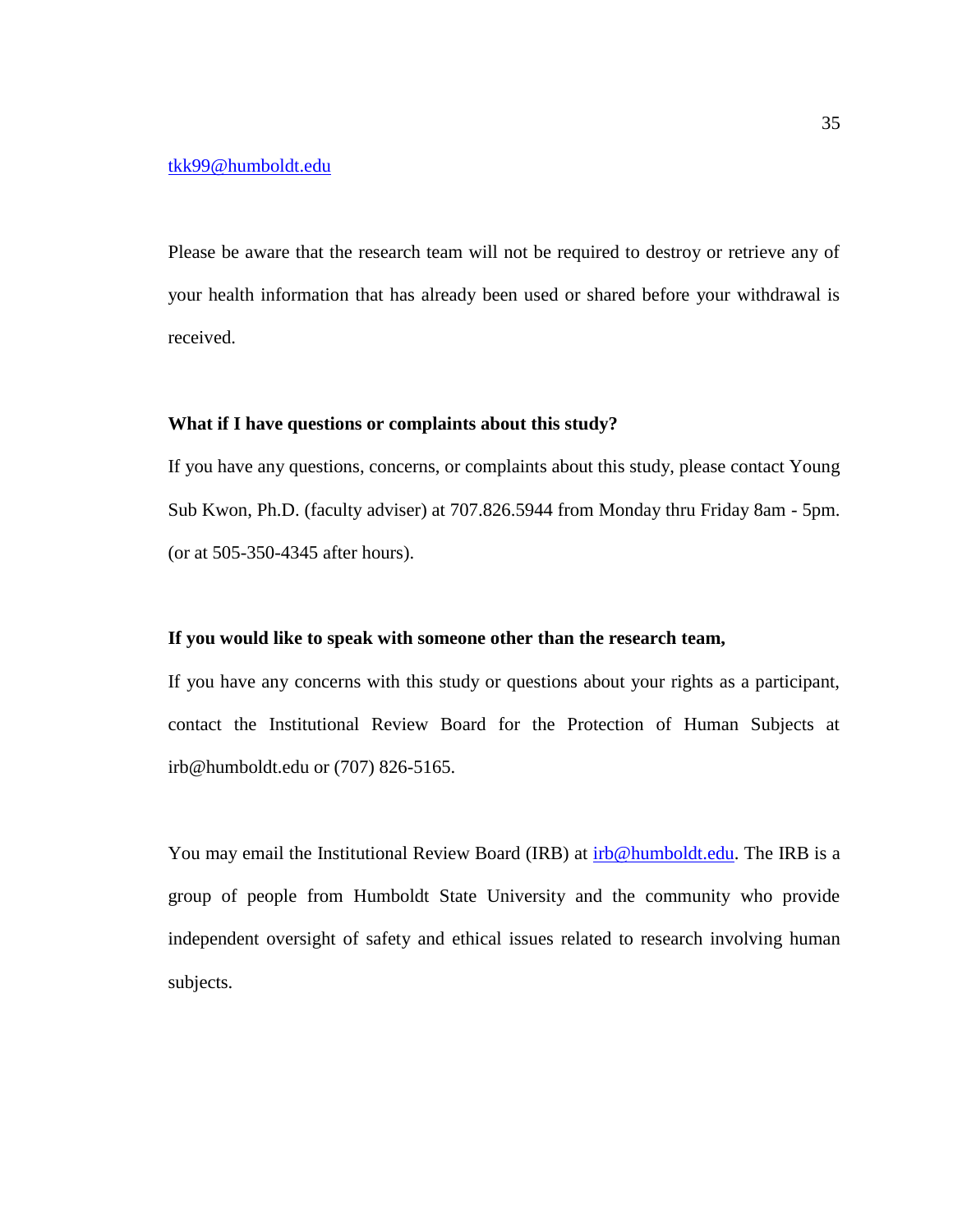# **Refusal to Sign**

If you choose not to sign this consent form, you will not be allowed to take part in the project.

# **Liability**

No compensation for physical injury resulting from participating in this research is available.

# **Consent and Authorization**

You are making a decision whether to participate in this study. Your signature below indicates that you read the information provided (or the information was read to you). By signing this Consent Form, you are not waiving any of your legal rights as a research subject.

Sincerely,

Taylor Kennon